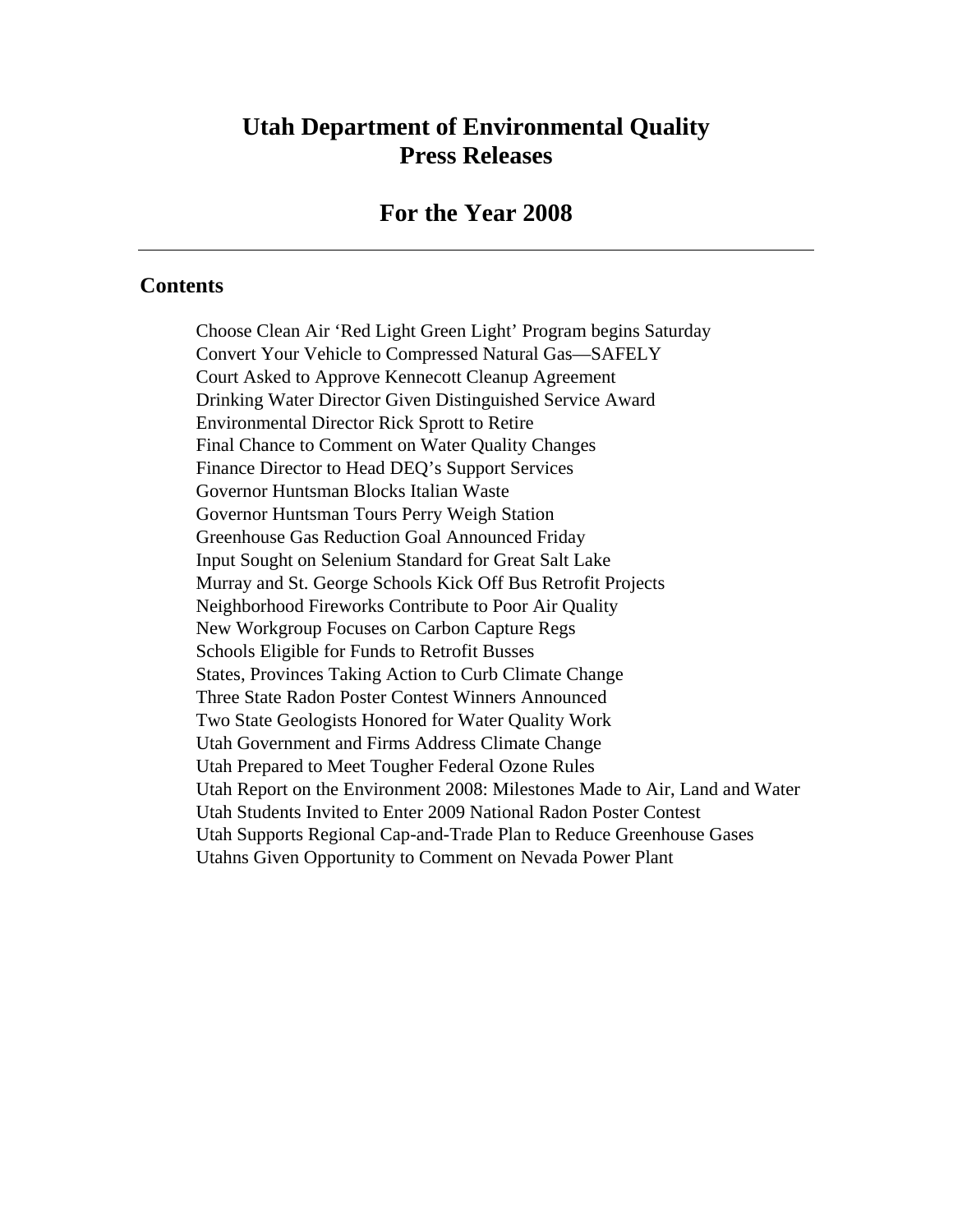# **Utah Report on the Environment 2008: Milestones Made to Air, Land and Water**

December 30, 2009

Contact:

Donna Kemp Spangler, (801) 536-4484 Public Information Officer

Salt Lake City, Utah – Utah's environment continues to improve due to significant milestones achieved in 2008, according to the Department of Environmental Quality's (DEQ) annual report released today.

"In 2008 we made some notable improvements to our air, land and water," said Bill Sinclair, acting executive director of DEQ. "The achievements are a result of collaborative efforts with communities, local governments, the State Legislature, federal partners and many stakeholders."

The 23-page report highlights successes and challenges in each of the four main sections: air, climate change, land and water.

For instance, retrofitting old school buses with cleaner technology is helping improve air quality and protecting the health of schoolchildren – efforts made possible due to partnerships with schools, governments and clean air advocates. Meanwhile, plans are in the making to meet tougher federal standards on certain air pollutants that will improve the air for future generations.

Benchmarks were set for cutting greenhouse gasses to combat climate change and ensuring a sustainable energy-efficient future while a growing number of businesses are signing up for the Climate Registry, which lays the groundwork to begin reporting greenhouse gas emissions.

In 2008, significant progress was achieved in the clearing of the old Geneva Steel mill property where cleanup is about to transform a once blighted property into a bustling redevelopment.

The first-ever standard for selenium pollution for the Great Salt Lake is now set while a governor-appointed Great Salt Lake Advisory Council is looking at how to manage the lake for future generations.

The report is a Web-based document and available to the public at: http://www.deq.utah.gov/envrpt/docs/Utah\_Report\_on\_the\_Environment\_2008.pdf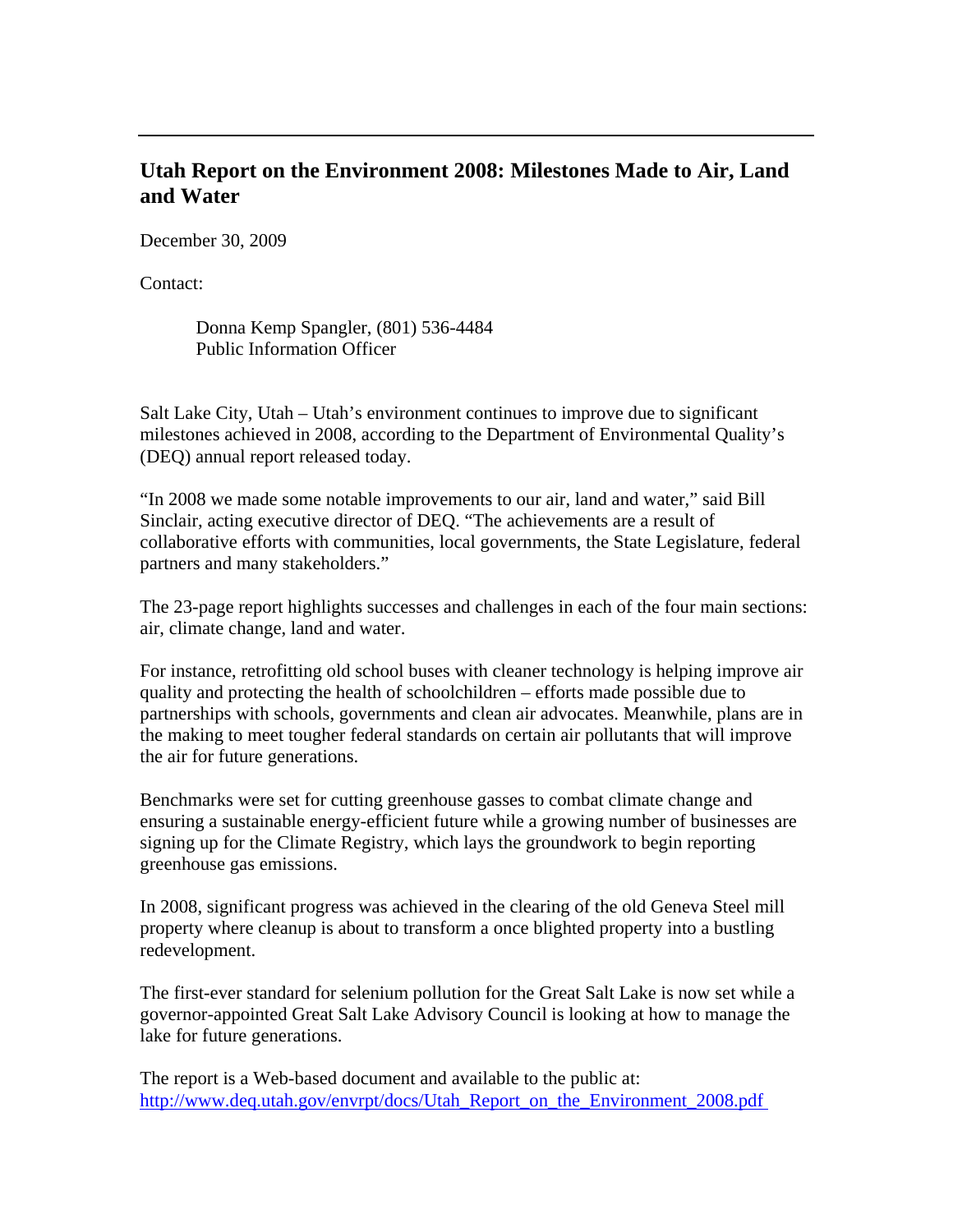### **Choose Clean Air 'Red Light Green Light' Program begins Saturday**

October 30, 2008

Contact:

Donna Kemp Spangler, (801) 536-4484 Public Information Officer

(Salt Lake City, Utah) – With the end of Indian summer just around the corner, the Utah Division of Air Quality (DAQ) is switching on its 'Red Light Green Light' program to alert people of winter air pollution conditions.

Starting Saturday, Nov. 1, DAQ's three-day forecasts will track the hard-to-see particles caused primarily by vehicle emissions, wood burning stoves and fireplaces that can shroud the valley in pollution-trapping inversions.

"Winter is a great time to be outside. But it's not pleasant when the valley is shrouded in pollution that obscure our world-class mountains," said Cheryl Heying director of DAQ. "That's why the Choose Clean Air program is crucial to inform residents when the air is unhealthy and help them make choices to prevent the pollution from getting worse."

The program, now in its 16th season, is simple. DAQ monitors air pollution hourly and provides a three-day forecast on its Web site: http://www.airquality.utah.gov/. Under "green" conditions, wood burning is allowed. When pollution builds, "yellow" signals for voluntary no wood burning and efforts to limit driving. When pollution levels approach unhealthy, a "red" mandatory no burning is issued and the elderly, children or anyone with respiratory problems are advised to stay indoors.

With the number of storms last winter there were only 13 red days in Salt Lake and Davis counties, compared with 30 in the previous season even though tougher federal standards were in effect both winters.

"Obviously some inversions are difficult to avoid. It generally takes a stiff wind or storm to clear the pollution. But if we all work together and reduce air pollution emissions we may have fewer red days this winter," said Bob Dalley, manager of the Air Monitoring Center.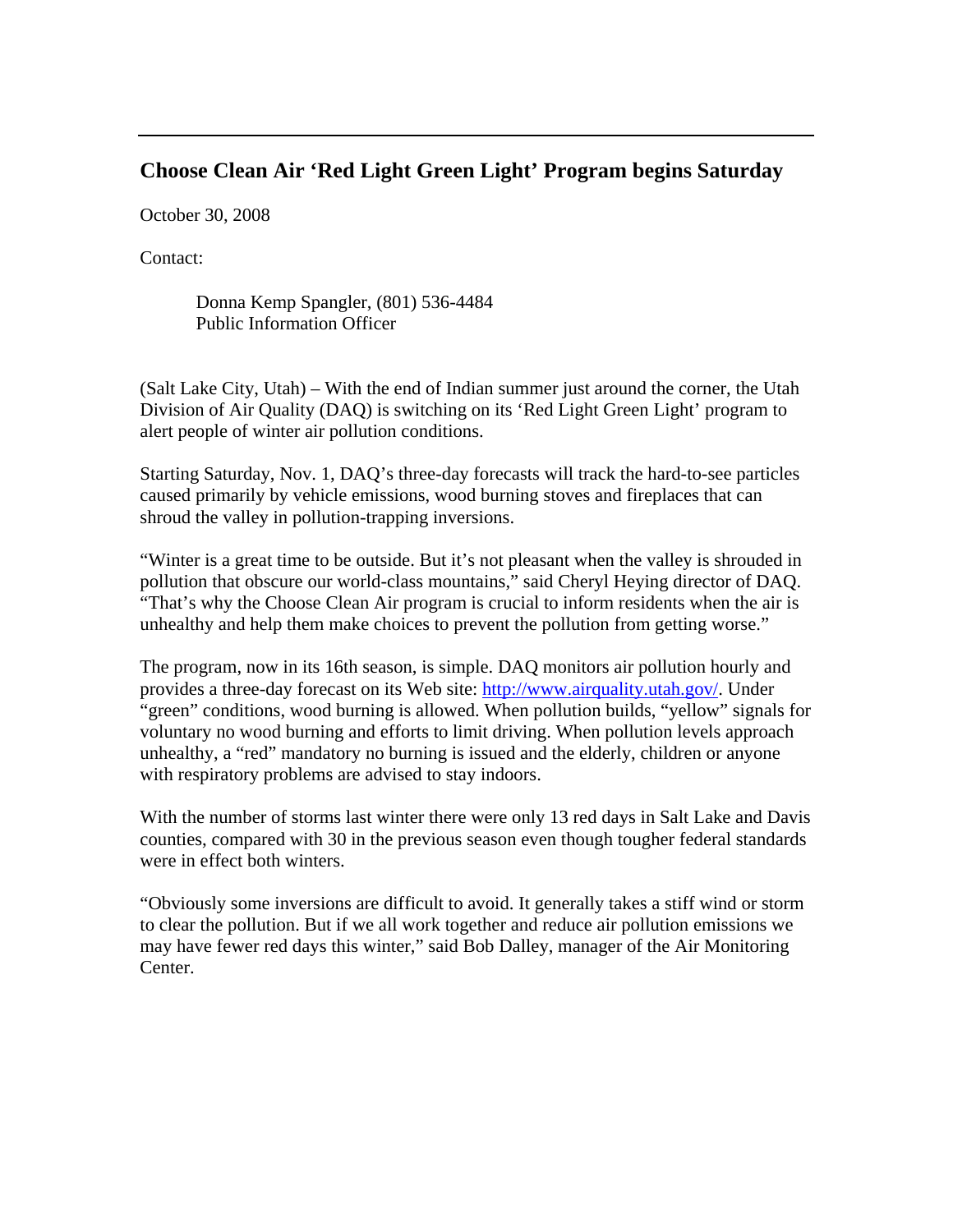# **Three State Radon Poster Contest Winners Announced**

November 3, 2008

Contact:

Christine Keyser, (801) 536-0091 Radon Information Specialist

(Salt Lake City, Utah) – The Utah Department of Environmental Quality's Division of Radiation Control today announced three state winners for the 2009 National Radon Poster Contest. First and second-place winners were selected from Centennial Middle School and third-place winner was from South Jordan Middle School.

Congratulations to first-place winner Emma Sorensen, second-place winner Taite Haynes, and third-place winner Courtney Morgan.

This year was a record breaking year for participation. Students from eight different schools, ages 9 – 14, rose to the challenge by creating 138 posters. Posters illustrated the dangers of radon, where it comes from, how it gets into our homes, and how residents can test their home for this invisible, radioactive gas.

The creative artwork, displayed at the Whitmore Library and the Department of Environmental Quality, was open to the public for voting from October 16th through 27th. Winning posters were selected on content accuracy, visual communication of a specific topic, poster reproducibility (with title/topic on the front) for possible publication, and originality.

The 2009 state winners and the first-place winner's school will receive a cash award. The winning posters will be sent to Washington D. C. to be entered in the national contest. The national winner, a parent, and teacher will win an all-expense paid trip to Washington, D.C., to participate in an awards ceremony, in January 2009.

"The poster contest is a great way to educate people about the dangers of radon, the second leading cause of lung cancer," said John Hultquist, radon program manager with the Division of Radiation Control. "Testing for radon in homes and schools is the only way to find out if a radon problem exists."

For more information about radon, please visit www.radon.utah.gov.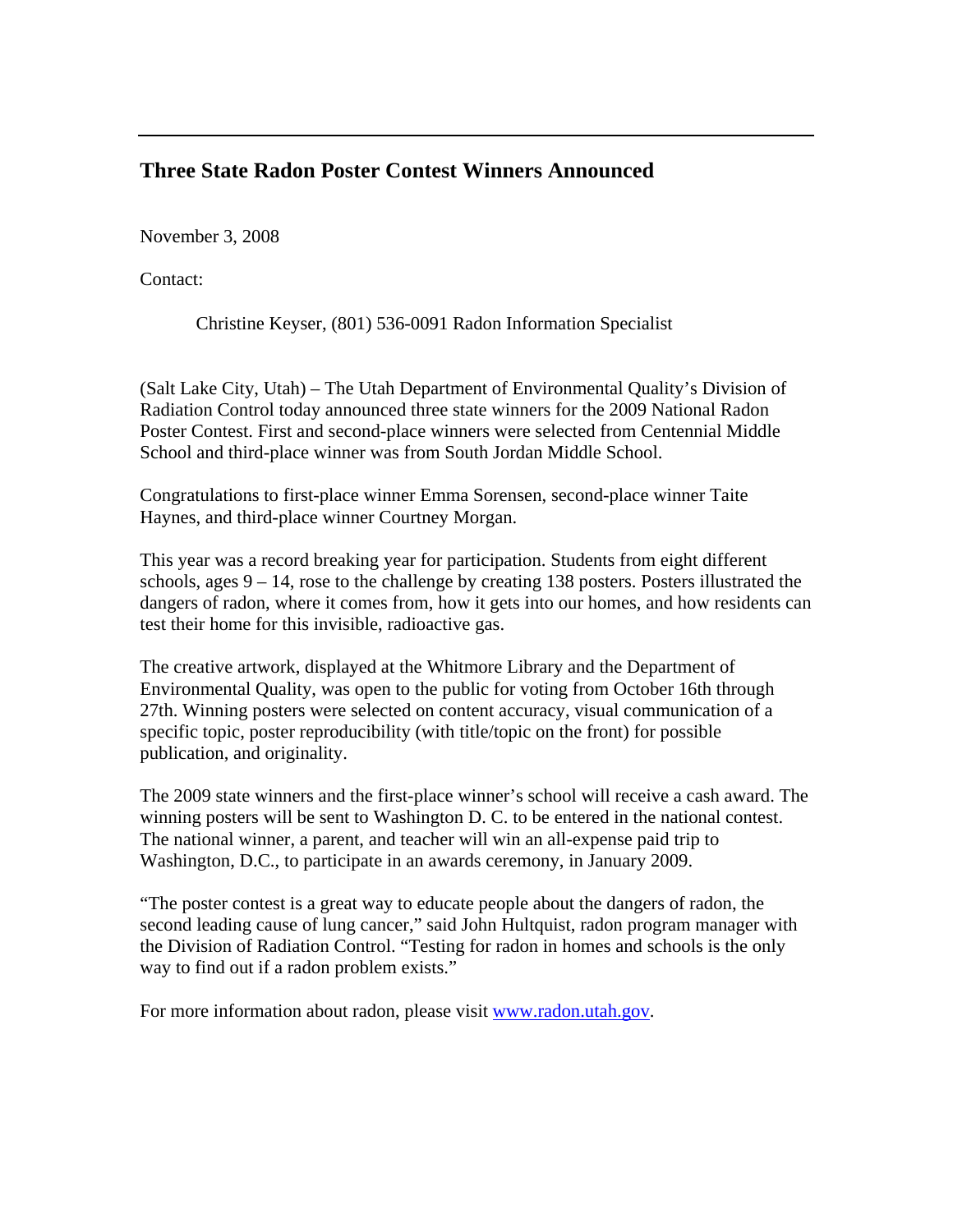### **Utah Government and Firms Address Climate Change**

Utah Joins Multi-State Effort to Track Greenhouse Gas Emissions

January 15, 2008

Contacts:

Dianne Nielson Energy Adviser to Governor Huntsman (801) 538-8802 Rick Sprott Executive Director, Department of Environmental Quality (801) 536-4404

Salt Lake City – Governor Jon Huntsman is pleased to announce today that five Utah businesses and two government entities have joined the state to be among the first to sign up for The Climate Registry, a multi-state initiative that tracks greenhouse gas (GHG) emissions.

Kennecott Land, Kennecott Utah Copper, SWCA, ETC Group, USANA, Salt Lake City Corporation, Salt Lake County, and the State of Utah's executive branch have become "Founding Reporters" for The Climate Registry (TCR), a non-profit organization established to measure and publicly report GHG emissions. TCR provides businesses an opportunity to get recognition for early reductions of greenhouse gases. It is a national registry and participation for Utah businesses and other entities is voluntary.

Here's how it works: As business and government seek recognition for pollution reductions, TCR facilitates economic development and business certainty by providing an efficient state-based, nationally recognized registry. In many cases, reductions in GHG emissions are the result of improvements in energy efficiency and cost-saving operations. "Utah is proud to be among the first reporters to the Climate Registry," Governor Huntsman said. "I applaud Utah businesses and local governments for voluntarily committing to measure and report their GHG emissions. This shows tremendous leadership in addressing the challenge of climate change."

The tracking and reporting of GHG emissions compliments the state's policy to improve energy efficiency, since those efficiency measures also result in reduced GHG emissions. Efficiency also benefits the bottom line through reduced energy costs. The Governor's Blue Ribbon Advisory Council listed participation in The Climate Registry as one of its high-priority recommendations.

Jon M. Huntsman, Jr.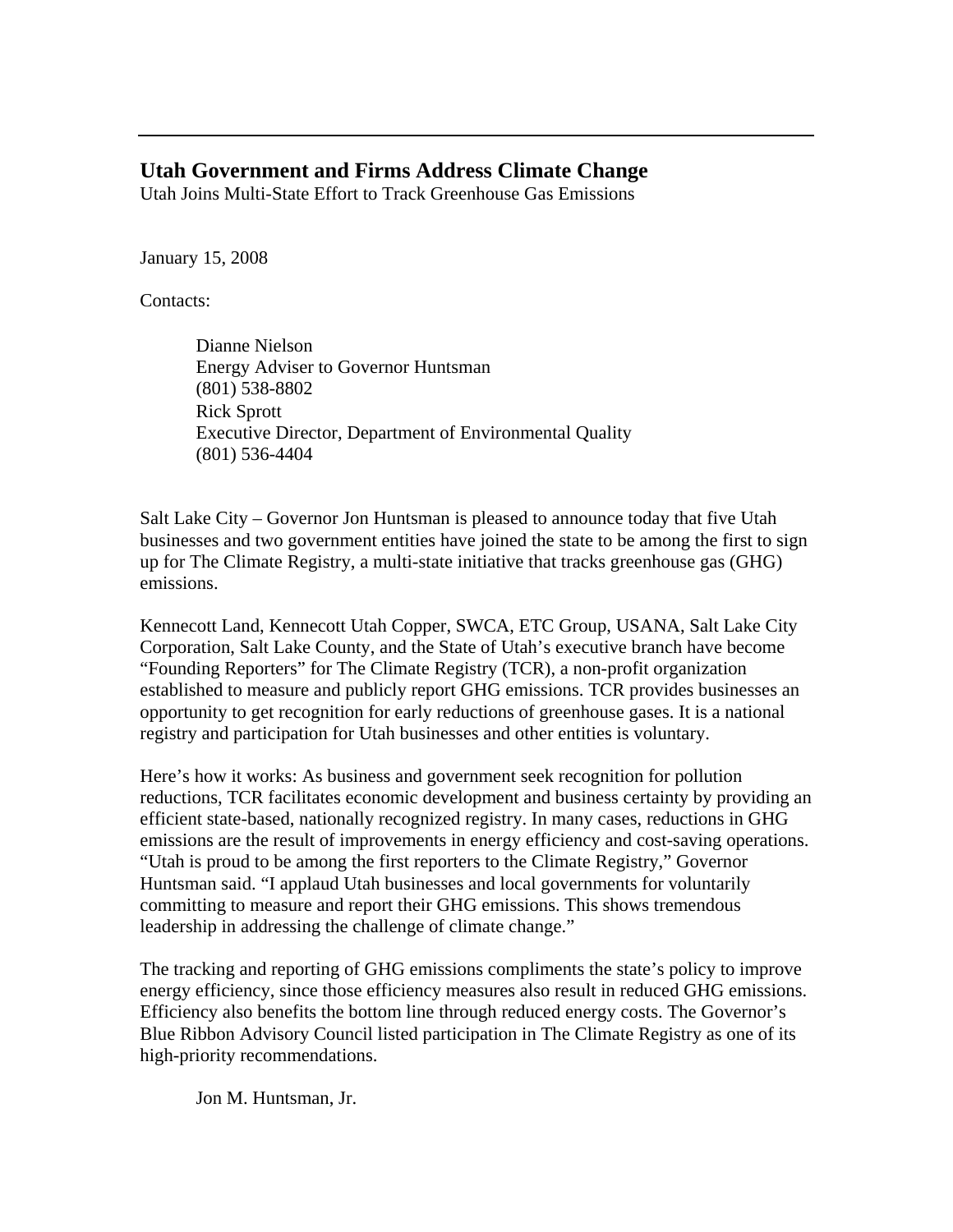Governor Gary R. Herbert Lieutenant Governor State of Utah Office of the Governor Salt Lake City, Utah 84114-2220

TCR was incorporated as a nonprofit organization in March 2007 in Washington, D.C. by 39 U.S. states, including Utah, five Canadian provinces, three Native American tribes, two Mexican states and the District of Columbia. It provides accurate accounting of GHG emissions and ensures consistency of measurement metrics across industry sectors and borders as well as providing certainty for businesses that make early reductions in GHG emissions. For more information, visit www.deq.utah.gov/Climate\_Change.

Additional contacts:

USANA: Daniel A. Macuga Jr. (801) 954-7280 Kennecott Land and Kennecott Utah Copper: Kyle Bennett (801) 685-4543 SWCA: Cathryn Collis (801) 322-4307 ETC Group: Patti Case (801) 278-1927 Salt Lake City: Vicki Bennett (801) 535-6540 Salt Lake County: Jim Braden (801) 468-3333 Utah Administrative Services: Vicki Schoenfeld (801) 538-3215

# **Convert Your Vehicle to Compressed Natural Gas—SAFELY**

May 22, 2008

Contacts:

Stephe Yborra Hank Seiff NGVAmerica Clean Vehicle Education Foundation 301-829-2520 703-534-6151 syborra@ngvamerica.org hseiff@cleanvehicle.org www.ngvamerica.org www.cleanvehicle.org

As gasoline and diesel prices continue to rise, many people are considering converting their car or light truck to run on compressed natural gas (CNG).

CNG is a clean, inexpensive (currently selling for less than half the cost of gasoline) domestic fuel. Best of all, it uses zero imported (or domestic) petroleum. And government rebates are available to help with the cost of conversion and to further lower the cost of CNG fuel.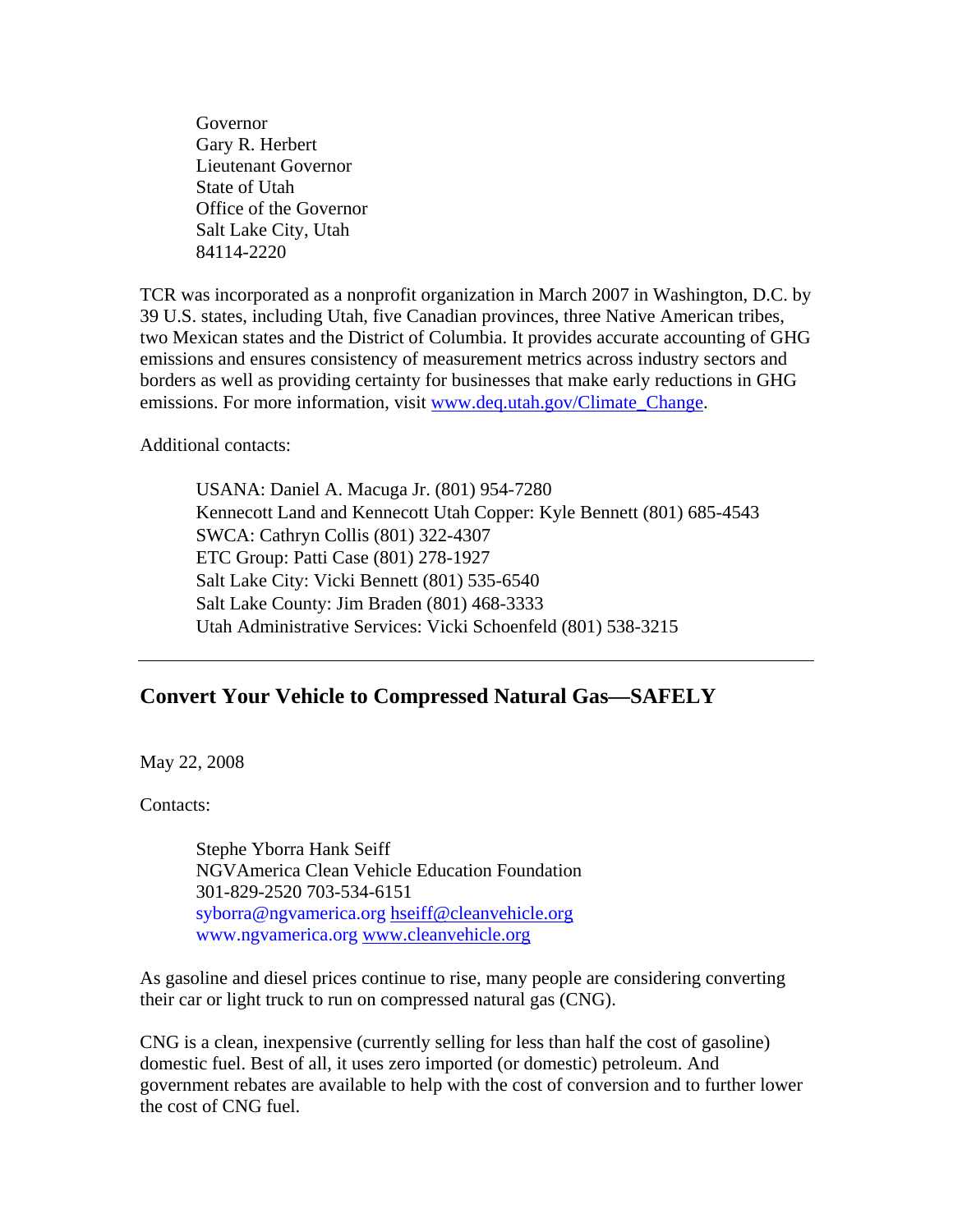But conversion from gasoline to CNG should not be done by unqualified technicians, using unapproved conversion kits or unsafe high-pressure gas cylinders. The US Environmental Protection Agency (EPA) has rules concerning the manufacture, sale and installation of alternative fuel engine conversion systems. The California Air Resources Board has similar and even more stringent emission rules for conversions in that state. Only EPA and/or CARB-certified conversion systems are permitted to be installed on vehicles. While a variety of non-certified systems are sold on the Internet and/or offered by some automotive shops, EPA has taken the position that installation of these systems is "tampering with a federally approved emission control system," a federal violation punishable by a substantial financial penalty. Installation of non-certified systems can also cause a vehicle to fail emissions inspection. Because of the technical difficulty and the expense of EPA and CARB certification, certified conversions are only available for a limited number of engine families and applicable vehicle models. An up-to-date list of all currently available EPA- and CARB certified engine retrofit and repower systems is available at:

#### http://www.ngvamerica.org/pdfs/marketplace/MP.Analyses.NGVs-a.pdf .

New Honda Civic GX CNG vehicles, built in the USA, are also available in some states (see http://automobiles.honda.com/civic-sedan/civic-gx.aspx). Installation of an engine conversion package and fueling system may be done when the vehicle is first purchased or after it has been in service. EPA and CARB require that converters provide appropriate documentation and training to installers of their systems. Installation by non-qualified installers is illegal and could damage the retrofit equipment or the engine (or both), compromise vehicle performance, or render the vehicle unsafe to operate. No EPA- or CARB-certified engine conversion systems are sold to untrained/unapproved installers. CNG conversions SHOULD NOT be performed by unqualified technicians! Properly installed CNG systems are safe and economical, with the vehicle operating almost exactly like a gasoline vehicle. However CNG systems rely on high-pressure compressed natural gas for fuel, and high-pressure gases require specialized components and technical skills for installation. Conversions should be done according to the National Fire Protection Association's *Vehicular Fuel Systems Code* (NFPA 52).

CNG converters and vehicle owners are reminded that CNG cylinders, often the most expensive component of the fuel system, must carry labels showing they meet the applicable Department of Transportation standard (FMVSS 304) by the symbol "DOT" on the label. The label will show an expiration date, after which the cylinder may not be safely used. Cylinders should also be inspected for safety every three years or 36,000 miles, whichever comes first (see http://www.cleanvehicle.org/technology/cylinder.shtml for more information). Converters and vehicle owners should have documentation that this safety inspection has been done.

Detailed answers to "Frequently Asked Questions about Converting Vehicles to Operate on Natural Gas" are available from NGVAmerica at http://www.ngvamerica.org/pdfs/FAQs\_Converting\_to\_NGVs.pdf.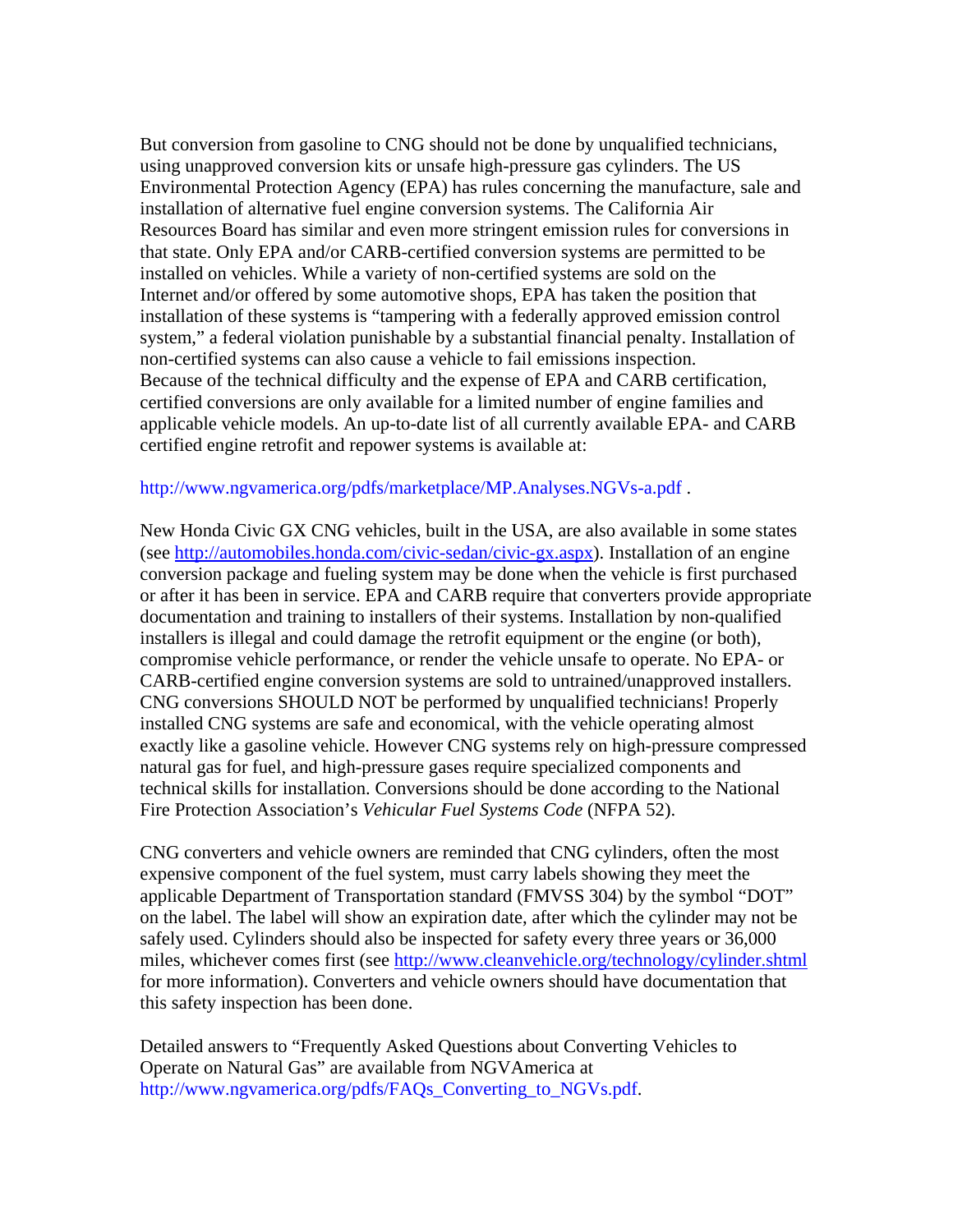**About NGVAmerica—**NGVAmerica is the national trade association dedicated to the development of a growing and sustainable American market for vehicles powered by natural gas.

**About the Clean Vehicle Education Foundation—**CVEF coordinates and implements a variety of public awareness, education, market research, codes and standards and technology programs for natural gas vehicles.

# **Court Asked to Approve Kennecott Cleanup Agreement**

April 17, 2008

Contact:

Dave Allison, (801) 5364479 Department of Environmental Quality

Salt Lake City, Utah – State and federal agencies are asking the Utah District Court to give its seal of approval on a groundwater cleanup agreement reached with Kennecott Utah Copper Corporation. DEQ, the Utah Attorney General's Office, the U.S.

Environmental Protection Agency and the U.S. Department of Justice, sought public comment on the consent decree ending the last part of August, 2007. The parties have evaluated the comments and have responded to the comments in their motion asking the court to approve the Consent Decree.

For more information on the consent decree: http://www.deq.utah.gov/Issues/nrd/index.htm

Additional Contacts:

DEQ: Doug Bacon, (801) 5364282 Utah AG: Fred Nelson, (801) 3660285 EPA: Rebecca Thomas (303) 3126552 DOJ: Jerry Ellington (303) 8441363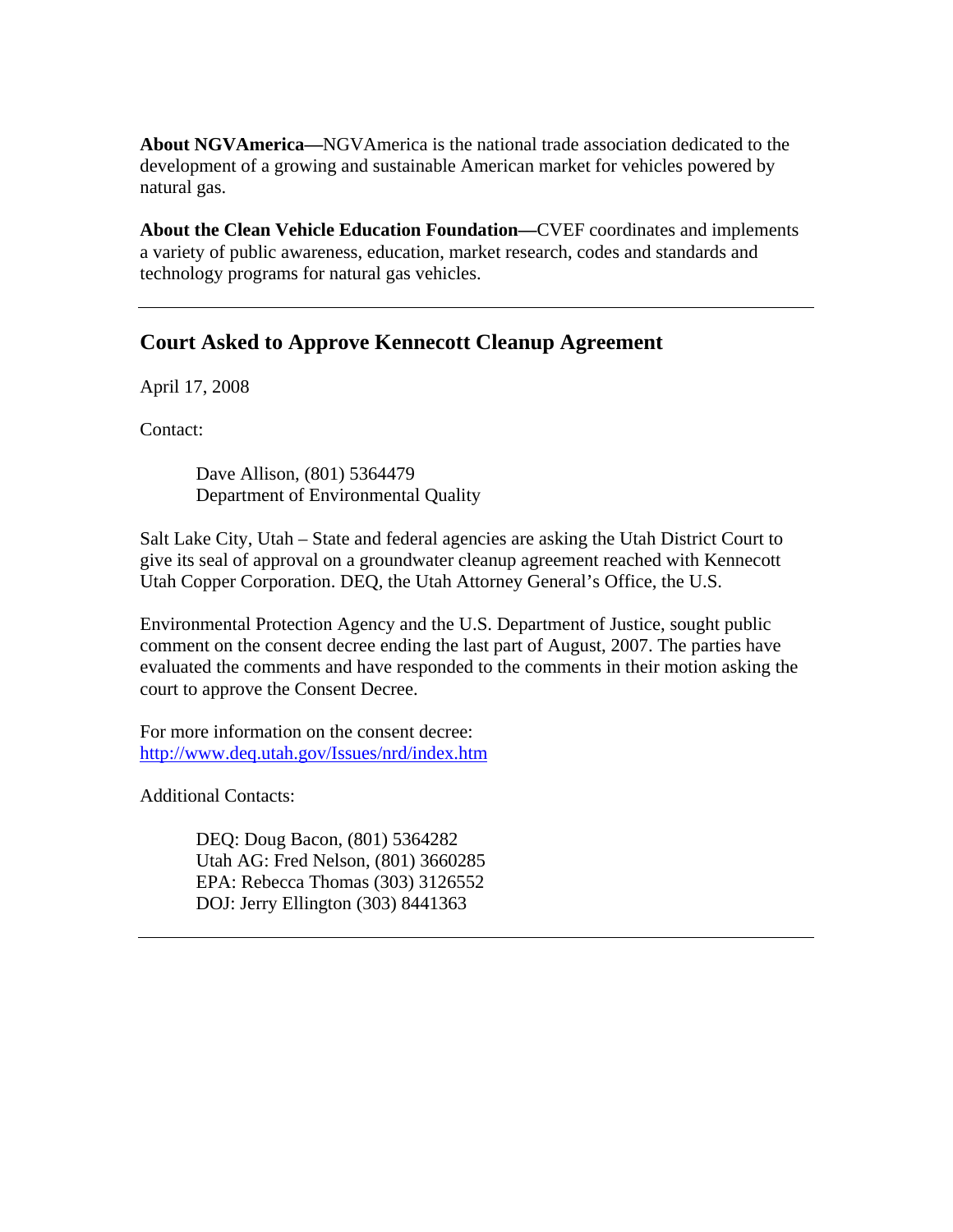### **Drinking Water Director Given Distinguished Service Award**

September 24, 2008

Contacts:

Ken Bousfield, (801) 5364207 Director, Division of Drinking Water Alane Boyd, (801) 7121619 Executive Director, Intermountain Section AWWA

Salt Lake City, Utah **–** Ken Bousfield, director of the Division of Drinking Water, is the recipient of this year's prestigious Charles W. Wilson Award for 35 years of distinguished service to the water industry. The Intermountain Water Works Association (AWWA) recently presented Bousfield with the award given to recognize an individual for 20 or more years of distinguished service that has provided exceptional leadership for the advancement of the water works industry.

"Ken has a deep commitment to safeguard public health and our quality of life by protecting and enhancing the environment," said Alane Boyd, executive director of the Intermountain Section AWWA. "He has sought to strengthen the Division's partnerships with the water industry and the individual water systems to ensure that the residents of Utah receive a safe and reliable supply of drinking water."

Bousfield has worked for the Utah Department of Environmental Quality's Division of Drinking Water for 32 years. On February 2007, Bousfield was appointed director, replacing Kevin Brown who left to join private industry. He is a licensed professional engineer who previously served as Compliance Section Manger for the Division of Drinking Water for 21 years. Bousfield also serves as chairman of the Security Committee for the National Association of State Drinking Water Administrators (ASDWA). Beginning in 2009 Bousfield will serve on the Board of Directors of ASDWA.

# **Final Chance to Comment on Water Quality Changes**

August 18, 2008

Contacts:

Donna Kemp Spangler, (801) 5364484 Public Information Officer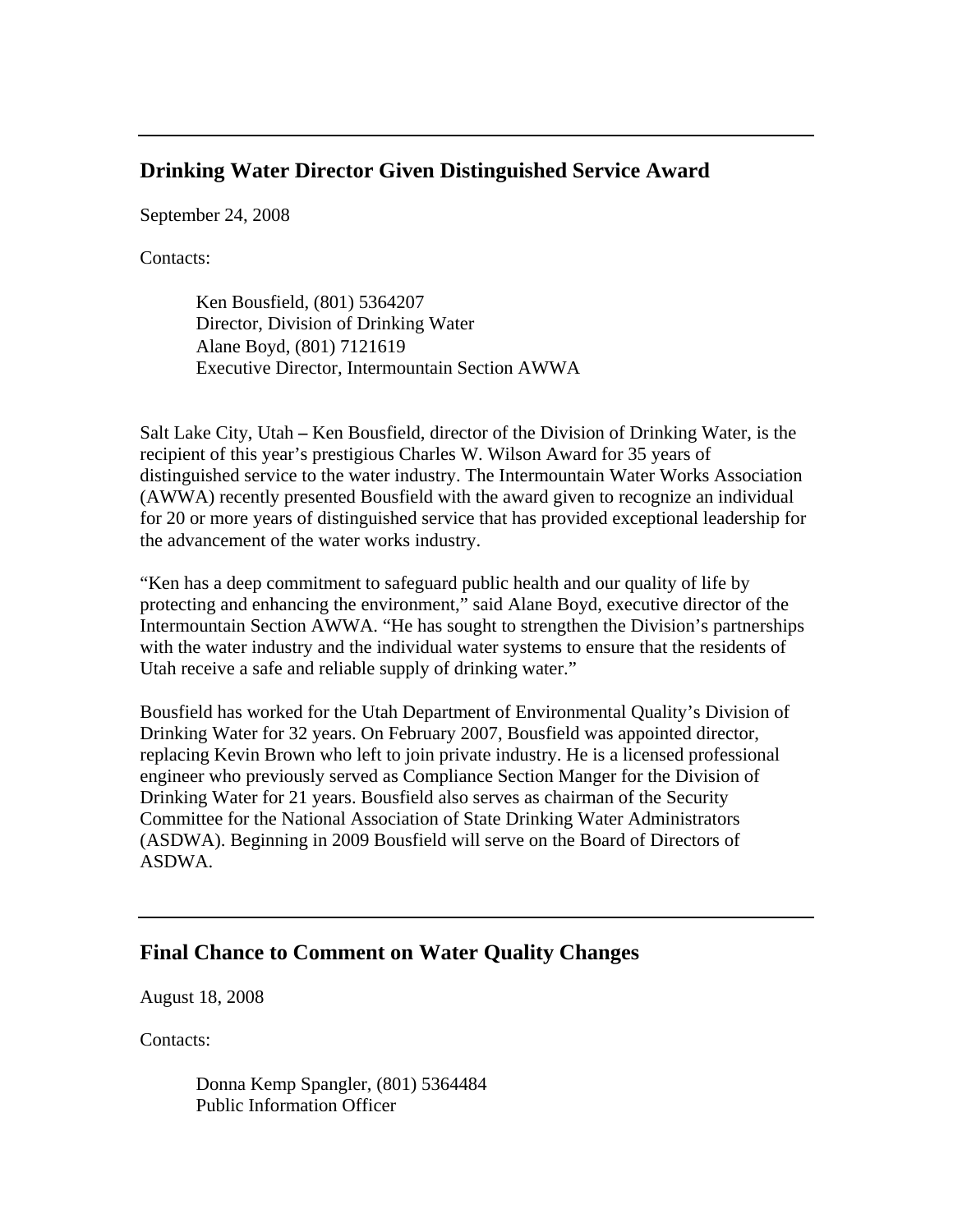Salt Lake City, Utah – The public has one last chance to comment on changes to water quality standards, including a cap on selenium entering into the Great Salt Lake at a hearing held 6:30 p.m. Tuesday at the Department of Environmental Quality, 168 North 1950 West. Selenium, a naturally occurring mineral that can concentrate in water, can impact the reproductive success of shorebirds that nest on the Great Salt Lake. The issue has been the focus of a four year, \$2.3 million study to determine the first ever numeric standard for the Great Salt Lake.

A Science Panel, comprised of selenium experts, tested the eggs of mallard ducks, which although don't nest in the open waters were selected because they are the most sensitive to selenium than any other species. "In setting a standard, we wanted to take a protective approach," said Walt Baker, director of the Division of Water Quality and chair of the Great Salt Lake Water Quality Steering Committee. The Science Panel concluded that some of the eggs may not hatch if the selenium concentrations are between 6.4 and 16 parts per million (ppm). The current average concentration of selenium in bird eggs is 2.7 ppm. At a meeting in late May, the Great Salt Lake Water Quality Steering Committee, comprised of representatives of Kennecott Utah Copper, the brine shrimp industry, duck groups, environmental groups, state and federal regulators, sewer districts and others, recommended the Water Quality Board set a standard for selenium in the Great Salt Lake. If adopted it would become the nation's first tissue based selenium standard. The Board voted to seek public comment on a standard of 12.5 ppm, a concentration at which there is a probability that one egg in 10 won't hatch. A cap on the amount of selenium entering the lake was also recommended should concentrations reach a certain level. The Water Quality Board will take public comments to water quality standards until Aug. 20. For more information, visit: http://www.waterquality.utah.gov/Rules/rulechange.htm.

### **Finance Director to Head DEQ's Support Services**

December 29, 2008

Contact:

Donna Kemp Spangler, (801) 5364484 Public Information Officer

Salt Lake City, Utah – Craig Silotti has been appointed director of Support Services to oversee the Utah Department of Environmental Quality's (DEQ) estimated \$51 million budget and other Department administrative services. Silotti, the finance director for nearly 13 years, will replace Steve Higley who retired in December. Higley served as the director of Support Services since DEQ became a Department 18 years ago.

Bill Sinclair, acting executive director of DEQ, made the announcement today.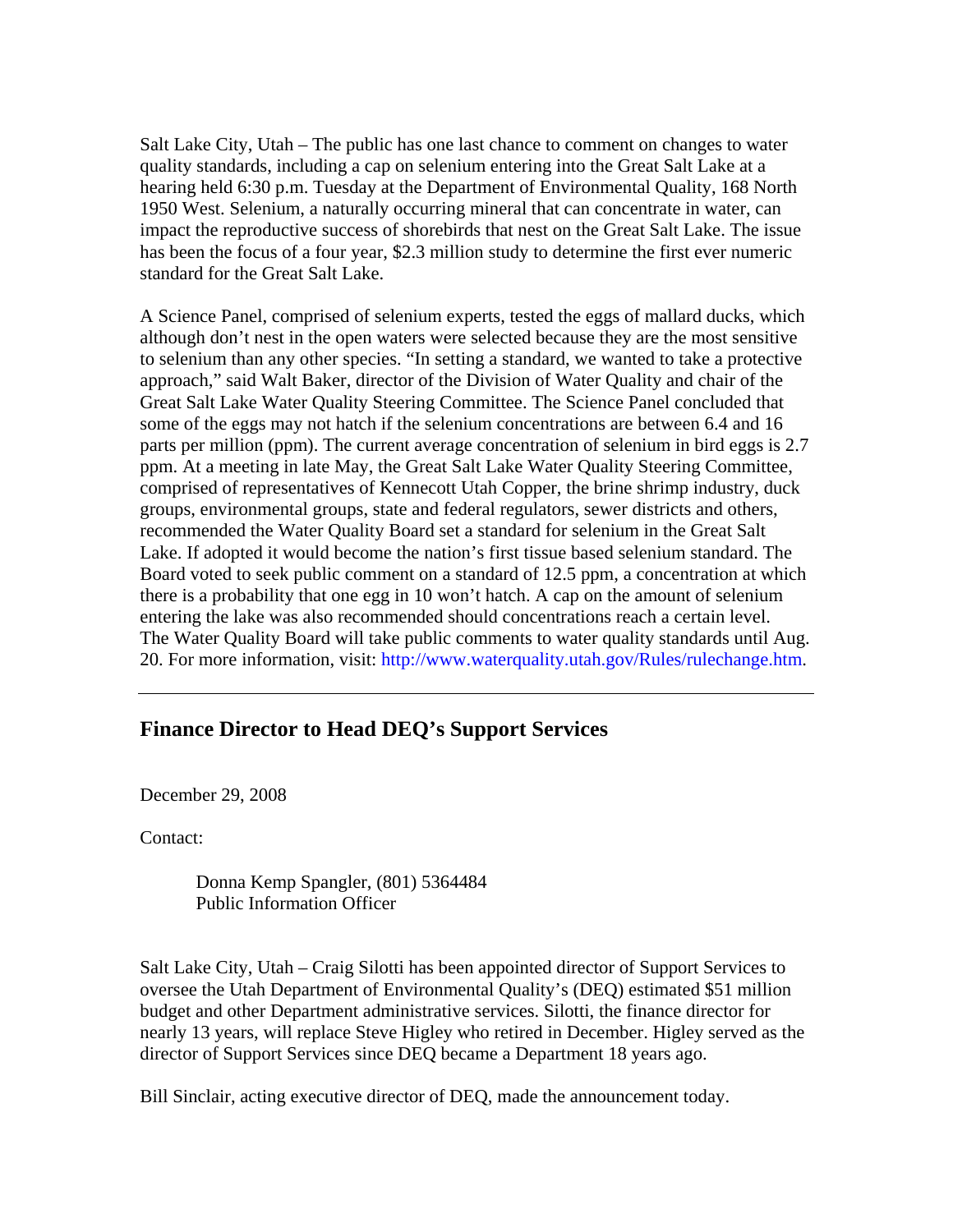"Craig has extensive financial experience. He will step into the Support Services director position in a seamless fashion."

Silotti has been the finance director since February 1996. Prior to his employment with DEQ, he worked in the State Auditor's Office for 11 years. "I'm looking forward to continuing to strengthen our relationships with our federal, state and local financial partners," Silotti said.

### **Governor Huntsman Blocks Italian Waste**

April 23, 2008

Contact:

Lisa Roskelley Governor's Spokeswoman Office (801) 538-1503 Cell (801) 560-0137

Salt Lake City **–** Utah Governor Jon Huntsman decided Tuesday to direct Bill Sinclair, who represents Utah on the Northwest Interstate Low-Level Waste Compact, to vote against any proposals for foreign nuclear waste to come in to Utah. The issue is on the Compact's May 8 agenda.

"As I have always emphatically declared, Utah should not be the world's dumping ground," Governor Huntsman said. "Our country has limited space to store even domestic waste and it would be most appropriate to have a federal policy against the importation of foreign nuclear waste. However, as the federal government is slow to adopt such a policy, Utah will lead the way."

The U.S. Nuclear Regulatory Commission has the authority to approve or disapprove the transport of foreign nuclear waste into the United States. Once allowed by the NRC, the Northwest Compact has the authority to approve or disapprove foreign nuclear waste for facilities in this region. The state impacted by the waste application has the ability to veto importation of foreign waste.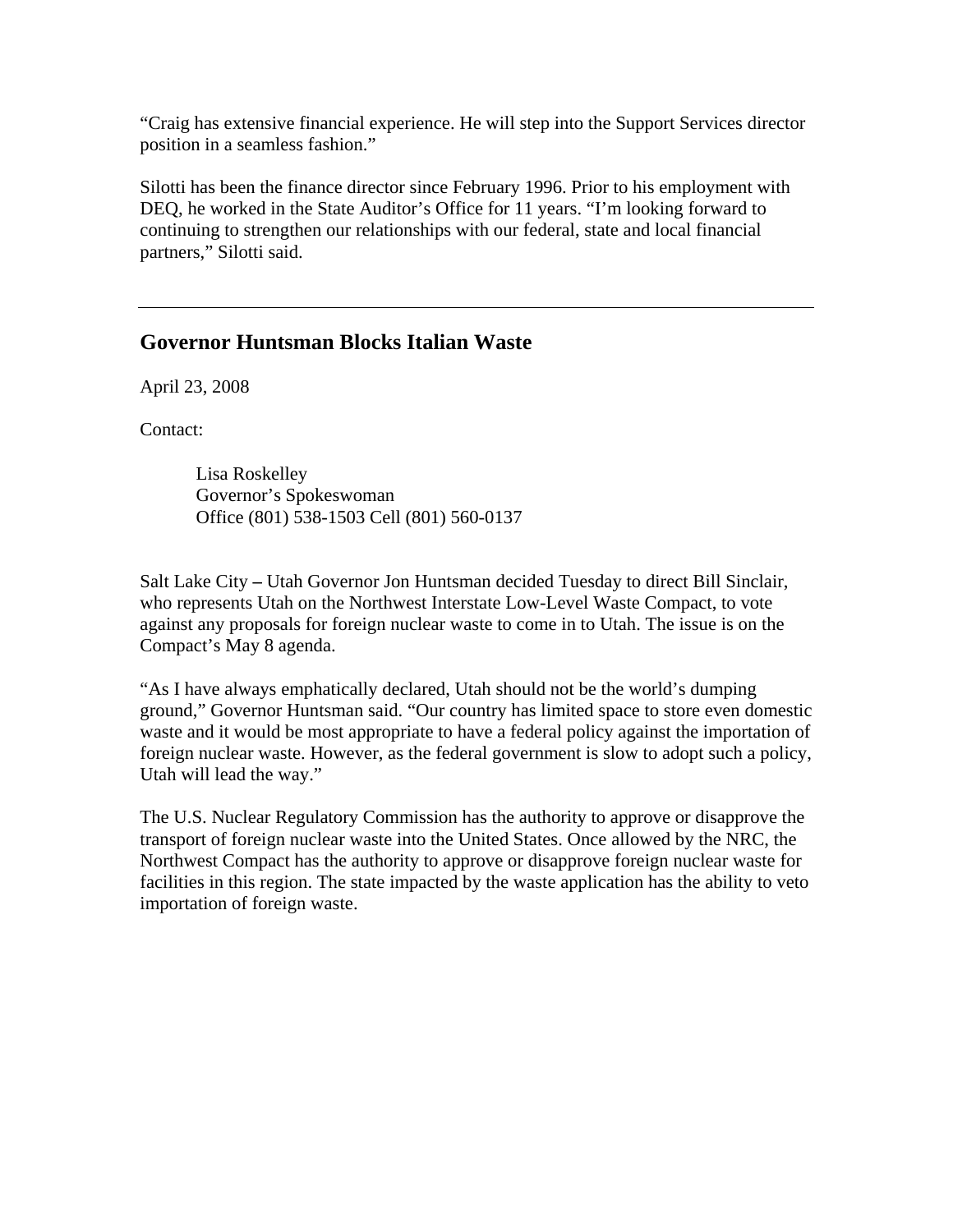### **Governor Huntsman Tours Perry Weigh Station**

Demonstration of PrePass-Weigh Station Bypass System

May 29, 2008

Contact:

Lisa Roskelley Governor's Spokeswoman Office (801) 538-1503 Cell (801) 560-0137

| WHO:  | Governor Jon Huntsman<br>John Njord, Utah Department of Transportation (UDOT)<br>Rick Sprott, Utah Department of Environmental Quality<br>Lynn Blodgett, President of Affiliated Computer Services, Inc.<br>Richard Landis, President of HELP, Inc.                                  |
|-------|--------------------------------------------------------------------------------------------------------------------------------------------------------------------------------------------------------------------------------------------------------------------------------------|
| WHAT: | Governor Huntsman will tour UDOT's Perry Weigh Station that has<br>Installed PrePass, an electronic system that verifies safety, credentials, and<br>weight of commercial vehicles allowing them to 'bypass' stations at<br>highway speeds to avoid idling and reduce air pollution. |
| WHEN: | Friday, May 30, 2008 2 p.m.<br>PrePass demonstration for Governor                                                                                                                                                                                                                    |

(1:15 p.m. media availability for background)

WHERE:Perry Weigh Station, Exit 362, I-15

# **Greenhouse Gas Reduction Goal Announced Friday**

June 19, 2008

Contact:

Donna Kemp Spangler, (801) 5364484 Public Information Officer, DEQ

Who: Rick Sprott, executive director of Department of Environmental Quality (DEQ)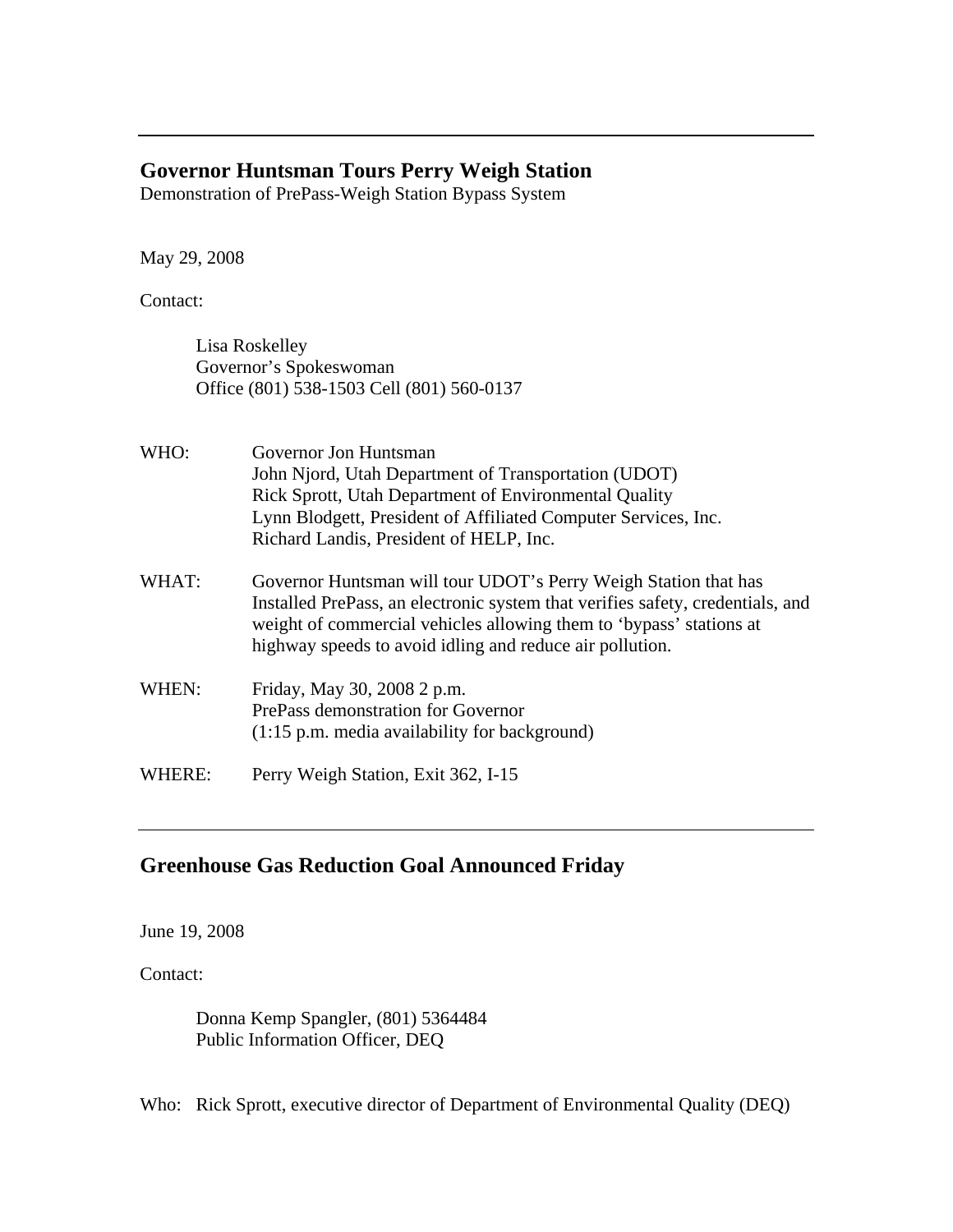| Dianne R. Nielson, energy adviser to Governor Huntsman<br>What: A press briefing to discuss Utah's greenhouse gas reduction goal intended to<br>provide industry and state policymakers with a benchmark to guide future actions. |
|-----------------------------------------------------------------------------------------------------------------------------------------------------------------------------------------------------------------------------------|
| When: 8-9a.m., Friday, June 20                                                                                                                                                                                                    |
| Room 201, DEQ Building #2, 168 North 1950 West.                                                                                                                                                                                   |
| How: Reporters can also contact them individually by calling:                                                                                                                                                                     |
| Rick Sprott, (801) 5364403                                                                                                                                                                                                        |
| Dianne R. Nielson (801) 5388802                                                                                                                                                                                                   |
| Why: Governor Huntsman established the Blue Ribbon Advisory Council on Climate                                                                                                                                                    |
| Change (BRAC) in October 2006 to address the impacts of climate change, while                                                                                                                                                     |
| diversifying and securing Utah's energy future and sustaining our vibrant                                                                                                                                                         |
| economy and quality of life. The BRAC report includes 72 alternatives for                                                                                                                                                         |
| reducing greenhouse gas emissions, including a recommendation the state set a                                                                                                                                                     |
| reduction goal. In May 2007, Utah joined the Western Climate Initiative and                                                                                                                                                       |
| agreed to set a greenhouse reduction goal. Utah DEQ has engaged the Nicholas                                                                                                                                                      |
| Institute for Environmental Policy Solutions to perform analyses of the BRAC                                                                                                                                                      |
| options, including the reduction goal. More information about Utah's greenhouse                                                                                                                                                   |
| gas reduction goal, visit: http://www.deq.utah.gov                                                                                                                                                                                |

#### **Input Sought on Selenium Standard for Great Salt Lake**

May 15, 2008

Contacts:

Walt Baker, (801) 5386081 Director, Division of Water Quality Donna Kemp Spangler, (801) 5364484 Public Information Officer, DEQ

Salt Lake City, Utah – After a four year effort, the Great Salt Lake Selenium Steering Committee will present a summary of the work on a selenium standard for the Great Salt Lake at 7 p.m.

Tuesday, May 20 in Room 101 at the Department of Environmental Quality (DEQ), 168 N. 1950 West. The meeting will begin at 6 p.m. with an open house.

The Steering Committee comprised of industry, government, and environmental groups, began work in 2004 on developing a site specific numeric water quality standard for selenium for the open water of the Great Salt Lake. A proposal to discharge selenium into the Jordan River as part of a groundwater cleanup project prompted DEQ to initiate the process of establishing a selenium threshold that would protect the lake's unique ecology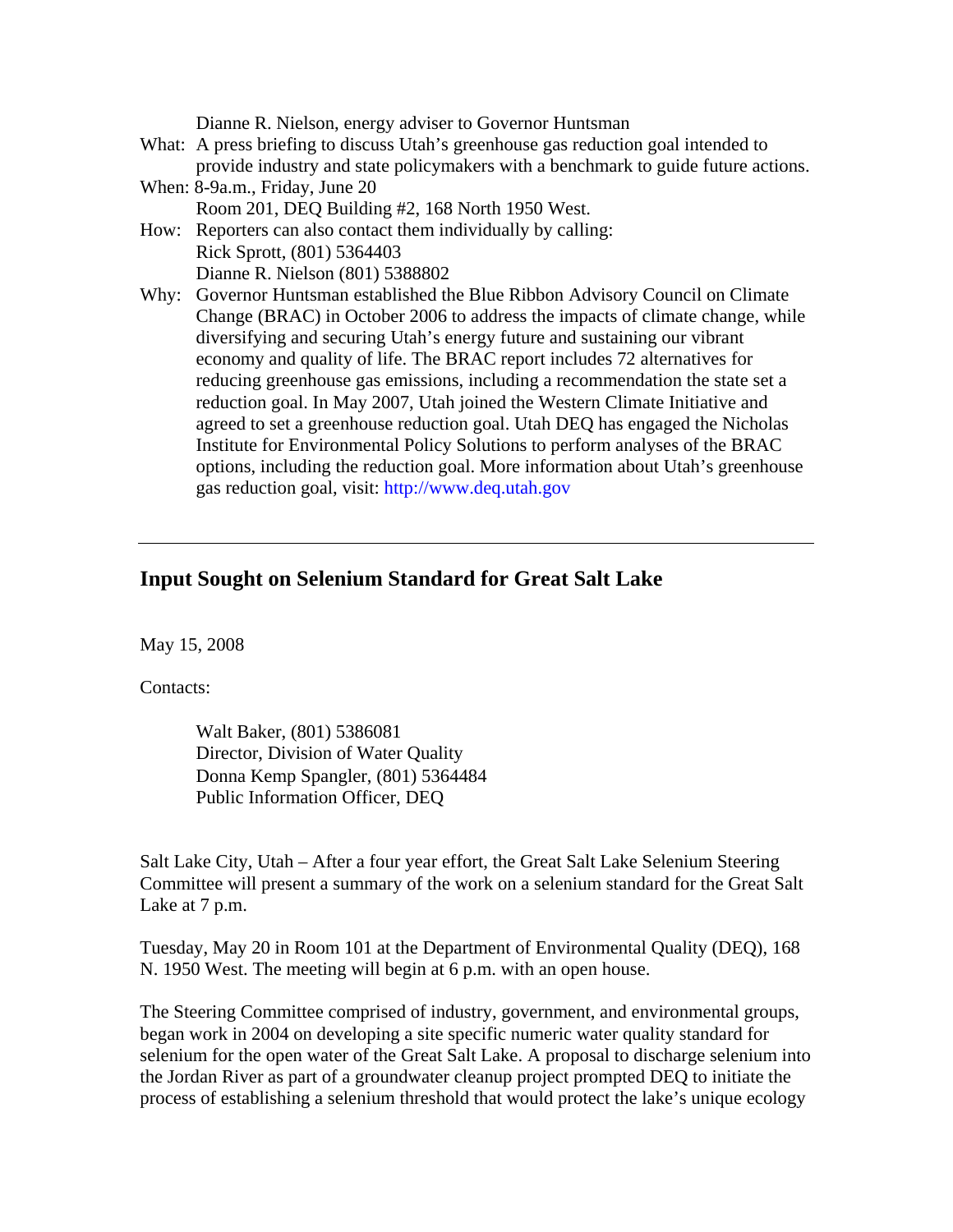while providing industry and others the continued economic benefit of the lake. Selenium is a naturally occurring mineral that in large doses can be toxic to wildlife. "This is truly a groundbreaking project," said Walt Baker, director of the Division of Water Quality. "This will be the first numeric water quality standard for the Great Salt Lake and if adopted, the first tissue based water quality standard in Utah."

Throughout the process, the Steering Committee relied heavily on a Science Panel and its contractors that included world experts in environmental regulation, toxicity, bioaccumulation, environmental chemistry and avian biology. The engineering firm of CH2M Hill was hired to manage the \$2.3 million project.

Following the May 20th meeting, the Great Salt Lake Selenium Steering Committee will review comments and develop a formal recommendation to the Water Quality Board for a numeric selenium standard that is protective of the designated beneficial uses of the Great Salt Lake. More information can be found on the Web:

http://www.deq.utah.gov/Issues/GSL\_WQSC/index.htm

### **Murray and St. George Schools Kick Off Bus Retrofit Projects**

December 15, 2008

Contact:

Donna Kemp Spangler, (801) 5364484 Public Information Officer

| WHAT:  | Murray School District and Washington County School District, are<br>among the first districts in the state to begin the process of retrofitting<br>diesel powered school buses with pollution control devices with grants<br>provided by community, state and federal partners to help improve air<br>quality. |
|--------|-----------------------------------------------------------------------------------------------------------------------------------------------------------------------------------------------------------------------------------------------------------------------------------------------------------------|
| WHEN:  | 10 a.m. Wednesday, Dec. 17, 2008                                                                                                                                                                                                                                                                                |
|        | Photo opportunity available of bus retrofits in action.                                                                                                                                                                                                                                                         |
| WHERE: | Horizon Elementary School, 5180 S. 700 West (Glendon Street), Murray                                                                                                                                                                                                                                            |
|        | Washington County School District bus garage, 855 E. Brigham Road, St.                                                                                                                                                                                                                                          |
|        | George                                                                                                                                                                                                                                                                                                          |
| WHO:   | <b>Salt Lake County:</b>                                                                                                                                                                                                                                                                                        |
|        | Bill Sinclair, acting executive director, Utah Department of Environmental                                                                                                                                                                                                                                      |
|        | Quality                                                                                                                                                                                                                                                                                                         |
|        | Murrell Martin, Utah State Office of Education                                                                                                                                                                                                                                                                  |
|        | Cummins Rocky Mountain, retrofit vendor                                                                                                                                                                                                                                                                         |
|        | <b>Washington County:</b>                                                                                                                                                                                                                                                                                       |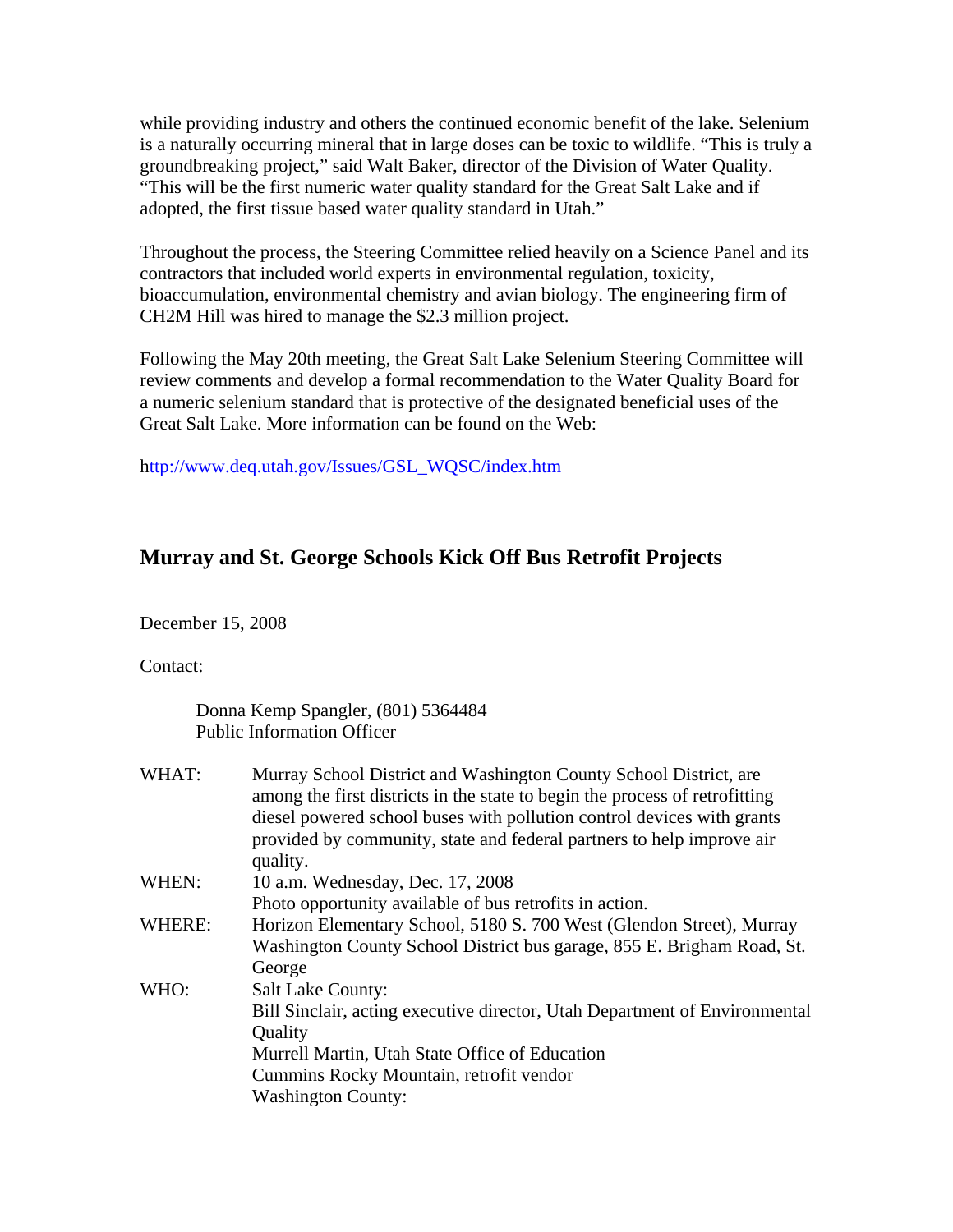|      | Dave Heaton, Southwest District Health Department                           |
|------|-----------------------------------------------------------------------------|
|      | Instrument Sales and Service, retrofit vendor                               |
| WHY: | About 22 school districts have applied for grants that total an anticipated |
|      | \$2.39 million to begin installing a diesel oxidation catalyst and closed   |
|      | crankcase ventilation systems, intended to reduce tailpipe emissions that   |
|      | capture pollutants. This event kicks off the installation of such devices   |
|      | from the approved vendors.                                                  |

#### **Neighborhood Fireworks Contribute to Poor Air Quality**

July 2, 2007

Contact:

Donna Kemp Spangler, (801) 5364484 Public Information Officer, DEQ

(Salt Lake City, Utah) – Before you light those sparklers, think about this: fireworks pollute the air. The Utah Division of Air Quality (DAQ) wants to remind Utahns that fireworks not only pose a danger to wildland fires but pump fine particle pollution in the air, that may prompt an unhealthy spike in air pollution that make it difficult for some people to breathe.

"Traditionally, the air monitors record high concentrations of fine particulate pollution associated with fireworks displays after the Fourth of July and Pioneer Day," said Cheryl Heying, air quality director. "Those most impacted by the unhealthy air pollution are young children, older adults, pregnant women and people with respiratory problems." The fires in northern California are impacting Utah, Heying said. The dry, hot weather also has contributed to higher levels of air pollution caused, in some cases, smoke from fires.

Last year on July 4, air monitor stations recorded levels that exceeded the federal health standard for fine particle pollution known as PM 2.5. Most notably, the high levels were recorded in areas surrounding smaller gatherings of neighborhoods or families igniting their own fireworks rather than watching a large professional display.

Short term exposures to the particle pollution can aggravate asthma attacks and lung disease. In people with heart disease, short term exposures have been linked to heart attacks and arrhythmias. For more information, please visit:

http://www.airquality.utah.gov/fireworks.htm.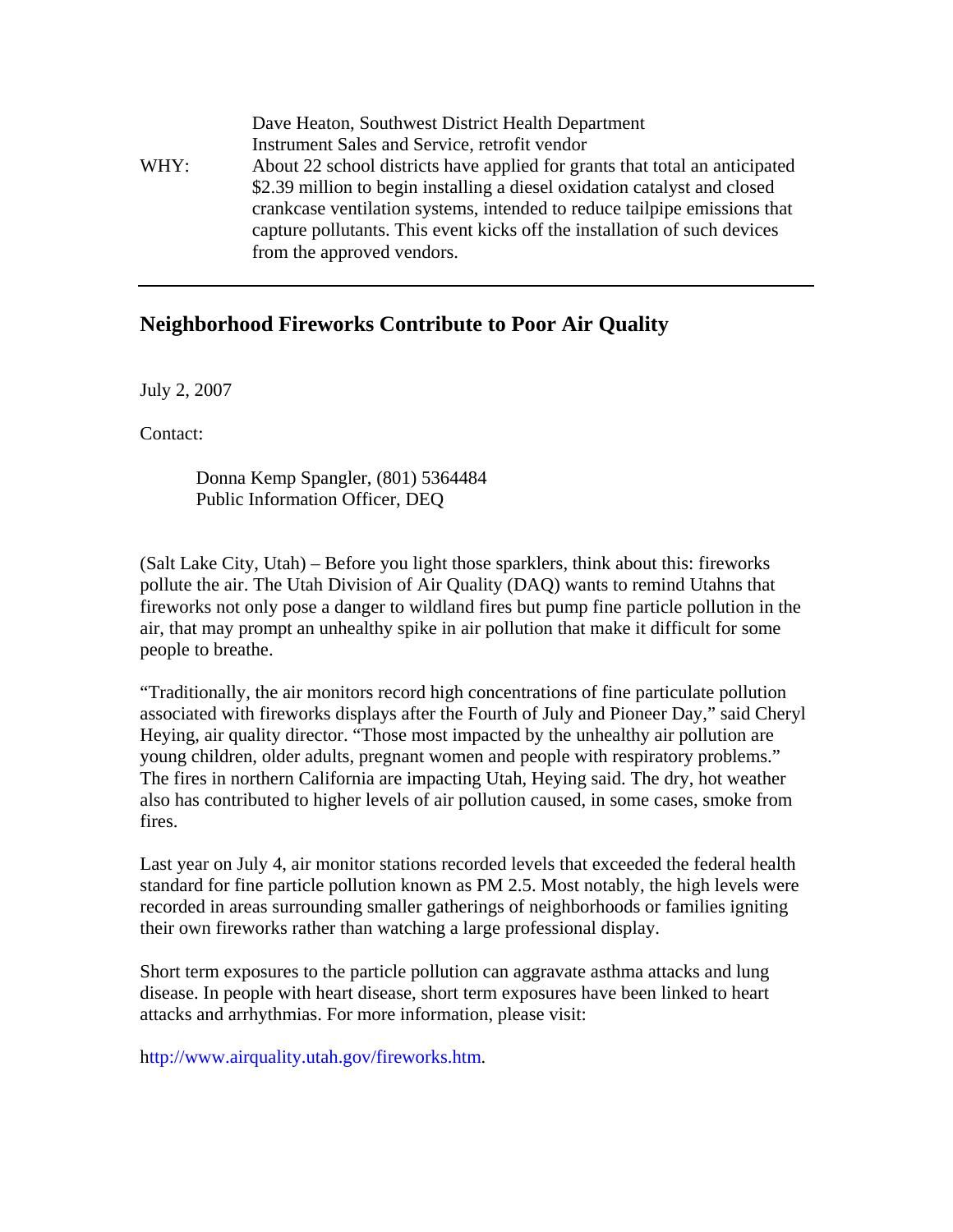### **Utah Prepared to Meet Tougher Federal Ozone Rules**

March 12, 2008

Contacts:

Cheryl Heying, (801) 5364015 Director, Division of Air Quality Donna Kemp Spangler, (801) 5364484 Public Information Officer, DEQ

Salt Lake City, Utah – Ongoing actions by Utah environmental regulators, industry, and the public are more critical than ever to meet the new tougher ozone levels announced today by the Environmental Protection Agency (EPA). Already, air quality officials have been working with school districts to retrofit school buses with cleaner technology to reduce air pollution. And state office buildings have begun making strides to put in place more energy efficient policies and practices to fight air pollution. But other options will be explored. "We may be looking at tightening regulations for gasoline stations, among other alternatives," said Cheryl Heying, director of the Utah Division of Air Quality. "We have been expecting a new, tougher ozone standard and will ensure all areas meet the standard as soon as possible." The EPA today said the allowable amount of ozone – or smog – in the air be reduced from 80 parts per billion to 75 parts per billion. That means the Utah counties impacted are: Salt Lake, Davis, Weber, Utah, Box Elder and Tooele. Governor Jon Huntsman has made improvements to air quality one of his top priorities. The 2008 Legislature appropriated over \$2 million in ongoing General Fund money to help meet tougher federal air quality regulations.

The new EPA standard reflects a growing view among scientists that less pollution than previously thought can impact health. Ozone is a mix of chemicals emitted mainly from vehicle emissions and industrial sources. It becomes more troublesome on hot summer days that can make it difficult for people to breathe. Studies also have linked increased ozone levels with respiratory illnesses and lung inflammation.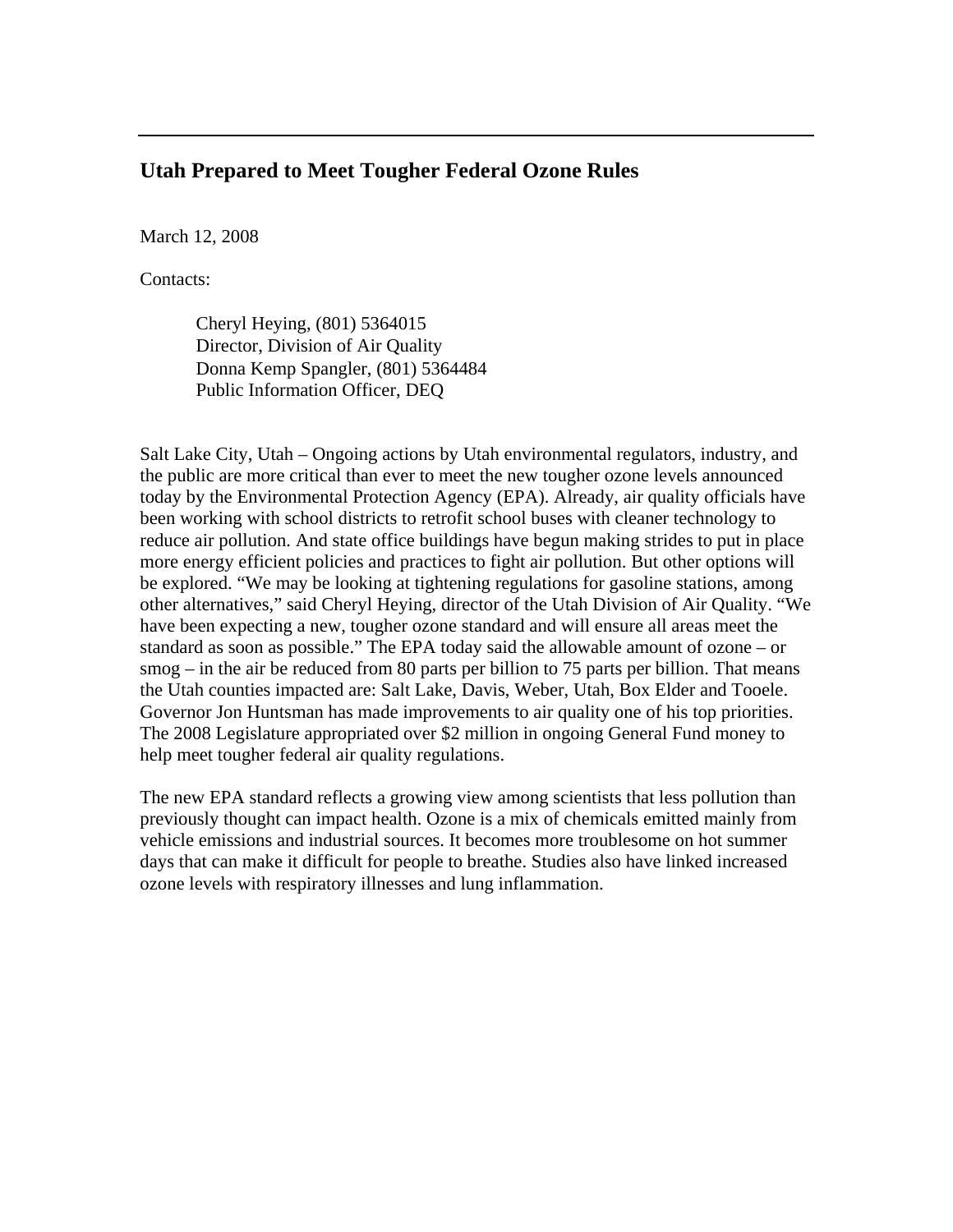### **New Workgroup Focuses on Carbon Capture Regs**

September 3, 2008 Contact:

> Rusty Lundberg, (801) 5386765 Chair, Steering Committee of the Carbon Capture and Geologic Sequestration Workgroup (CCGS)

(Salt Lake City, Utah) – The Utah Department of Environmental Quality (DEQ) has created the Carbon Capture and Geologic Sequestration Workgroup that will develop state regulations governing ways to capture carbon dioxide from coal fired power plants. Carbon Capture and Geologic Sequestration (CCGS) is an approach for mitigating greenhouse gas emissions by capturing carbon dioxide from large stationary sources such as coal fired power plants and storing it in deep rock formations instead of releasing it to the atmosphere.

The first meeting of the CCGS Workgroup is scheduled at 9 a.m. Monday, September 8 in Room 101 at DEQ, 168 North 1950 West, Salt Lake City.

The 2008 Legislature passed Senate Bill 202 that amended the Utah Energy Resource Procurement Act requiring the Division of Water Quality and the Division of Air Quality, in collaboration with the Public Service Commission, the Division of Oil, Gas and Mining, and the Utah Geological Survey to develop rules for the capture, transportation, and geologic sequestration of carbon dioxide (CO2).

"There will be a concerted effort among all the agencies involved to develop these rules and prepare comments on the Environmental Protection Agency's proposed rule regulating underground carbon sequestration," said Candace Cady, a Water Quality scientist who will chair the CO2 Injection Well Subcommittee of the CCGS Workgroup. "The proposed EPA rule only addresses federal requirements for the injection wells; it does not address requirements for the capture of carbon dioxide at its source or its transportation to the injection well."

The CCGS Workgroup is comprised of local government, state and federal regulators, land managers, attorneys, state and national environmental groups, public health officials as well as power generators and those from the oil and gas industry. The Workgroup consists of a steering committee, three subcommittees, an advisory committee and a stakeholder group, all of which will provide input in the rules development process. For more information, visit:

http://www.climatechange.utah.gov/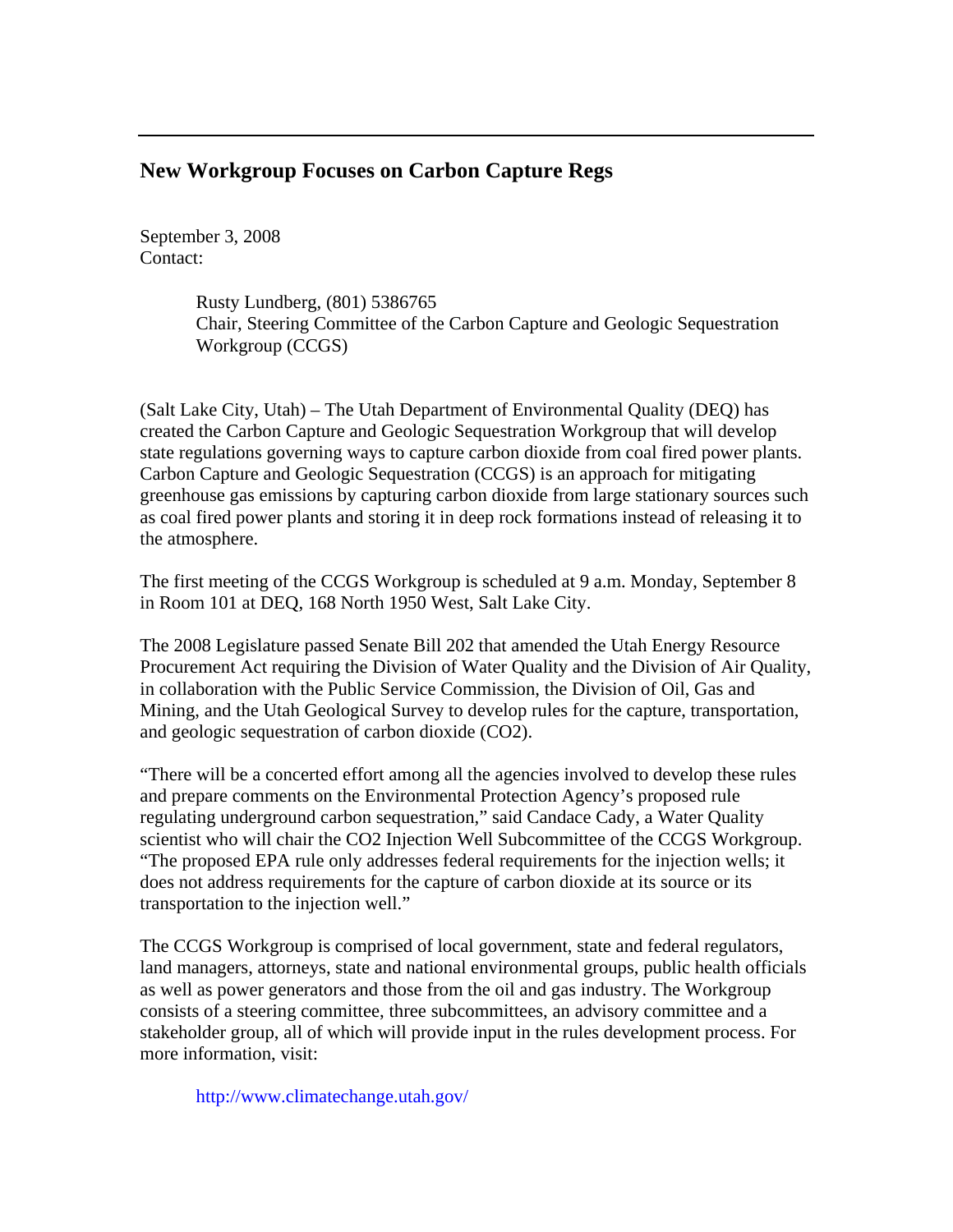# **Schools Eligible for Funds to Retrofit Busses**

July 31, 2008

Contact:

Cheryl Heying, (801) 5364015 Director, Division of Air Quality

Salt Lake City, Utah – School districts across the state are eligible to receive funding to retrofit diesel powered school buses with pollution control devices – a deal made possible through a partnership between community groups, agencies, and the Utah Division of Air Quality (DAQ).

Armed with an anticipated \$2.3 million in grants, DAQ will offer school districts the chance to apply for funding to install cleaner technology on school buses built between 1993 and 2006. "Thanks to the partnership efforts we've been able to secure the funding to begin the process of retrofitting school buses likely to begin in early 2009," said Cheryl Heying, director of DAQ.

The funding includes \$400,000 from the Environmental Protection Agency's (EPA) Diesel Emissions Reduction Grant, about \$96,000 from DAQ, and \$100,000 provided by the 2008 Legislature. It also includes \$750,000 each from Salt Lake and Utah counties. The money will be spent to purchase the recommended technology – diesel oxidation catalyst and closed crankcase ventilation systems – intended to reduce tailpipe emissions that capture pollutants. The devices are about \$2,000 per bus, including the cost of installation performed by the vendor. "Not only does the outside air receive the benefit of reduced pollutants, but the air children breathe on the bus will be cleaner as well," Heying said.

The partners include: Department of Environmental Quality's Division of Air Quality, Utah State Office of Education, Salt Lake County's mayor's office, EPA, Utah Clean Cities, Utah Department of Transportation, Wasatch Front Regional Council, Mountainland Association of Governments, Utah Moms for Clean Air, Wasatch Clean Air Coalition, and Utah County.

For more information, contact Mat Carlile at 536-4136 or Stacee Adams at 536-4482.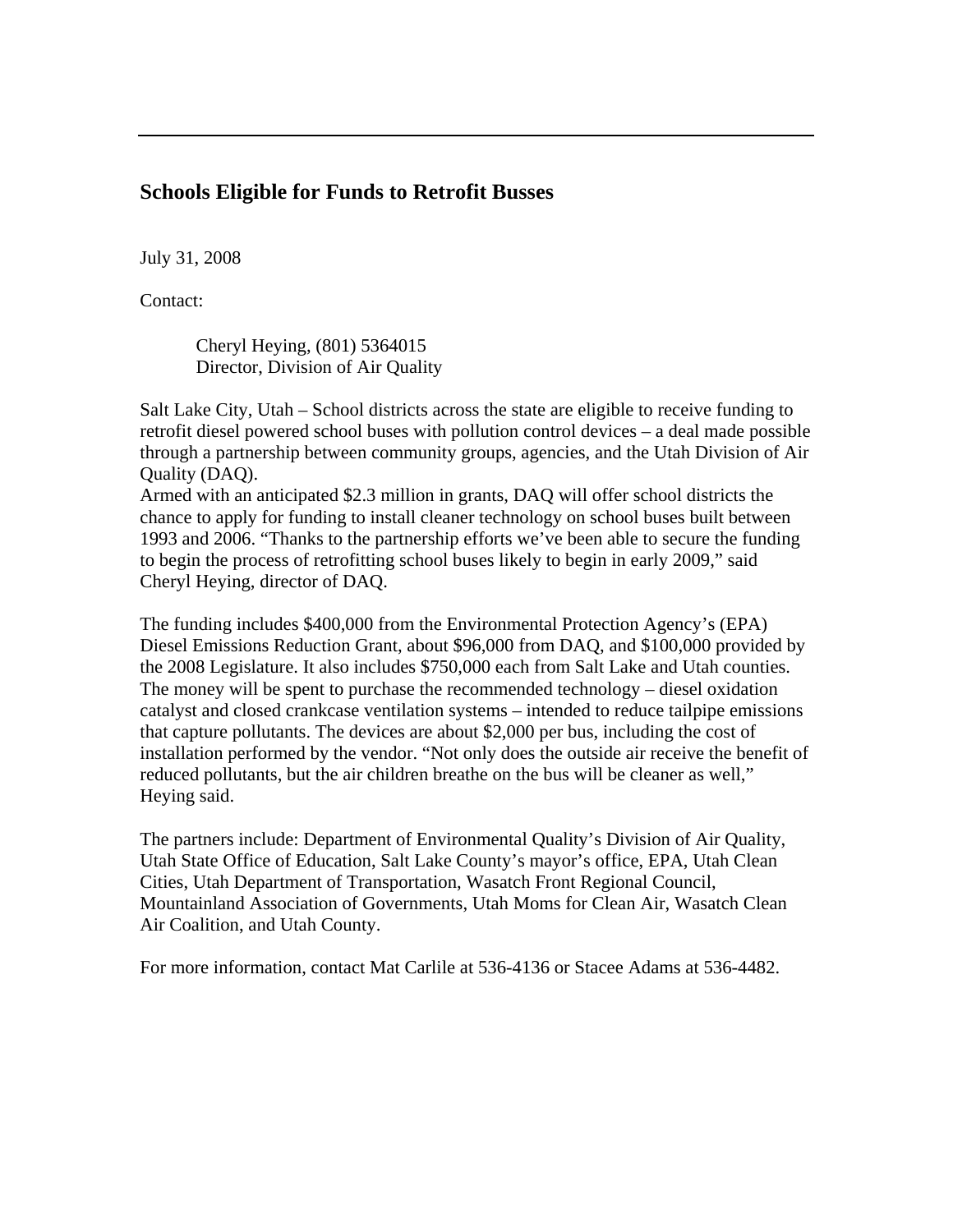### **Environmental Director Rick Sprott to Retire**

November, 10, 2008

Contact:

Rick Sprott, (801) 536-4404, Executive Director, DEQ

(Salt Lake City, Utah) – Rick Sprott, executive director of the Utah Department of Environmental Quality (DEQ), announced today that he plans to retire effectively on Dec. 5. to spend more time with his family.

Deputy Director Bill Sinclair will serve as the interim executive director until a permanent replacement is announced by Governor Huntsman.

In June 2007, Huntsman appointed Sprott as executive director of DEQ to replace Dianne Nielson who became the Governor's energy advisor. Sprott, a former air quality director, has been with DEQ for 14 years following a career in the Air Force.

"I had initially planned to retire before being appointed director at DEQ," said Sprott. "I have appreciated the leadership the Governor has shown for environmental issues and the support the Legislature has given to fund critical programs such as air quality and others. But my family has relocated to New Mexico and I am anxious to join them."

In addition, Sprott thanked businesses, environmental groups, and local health departments for their collaborative spirit to solve problems. "This is what really sets us apart from other states," he added.

Sprott, 62, said he leaves behind a strong leadership team within DEQ, all of whom are dedicated and committed to protecting public health and the environment.

"DEQ employees are incredibly dedicated and talented individuals. I am fully confident that this agency will continue to improve the quality of life in Utah," he said. "I don't expect DEQ to skip a beat."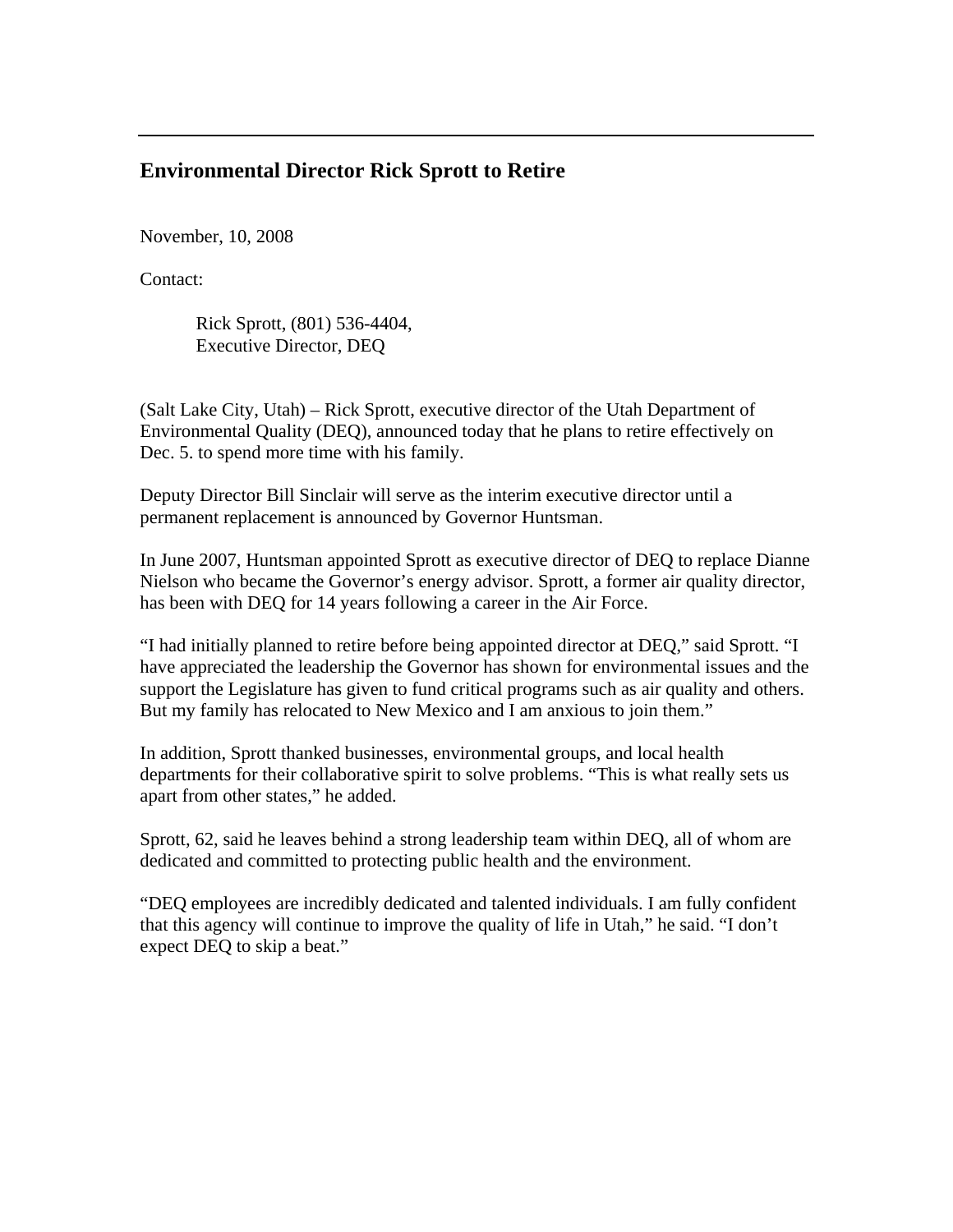### **Two State Geologists Honored for Water Quality Work**

March 31, 2008

Contacts:

Mike Lowe, (801) 5373389 Janae Wallace, (801) 5373387 Utah Geological Survey, DNR

Salt Lake City, Utah – Mike Lowe and Janea Wallace of the Utah Geological Survey (UGS) within the Department of Natural Resources, are the recipients of the prestigious 2008 Calvin K. Sudweeks Water Quality Award for their work to protect aquifers across the state. The Division of Water Quality nominated Lowe and Wallace for their 12 year long effort to protect ground water quality in the state. The award will be presented at the Water Environment Association's annual meeting in St. George on April 2. "Specifically, Mike and Janae have been responsible for the preparation and submittal of several 'Groundwater Aquifer Classification' petitions, approved by the Water Quality Board, that will help identify and protect the groundwater quality of aquifers throughout the state," said Walt Baker, director of DWQ. "Aquifer classifications serve as a valuable planning tool for counties and towns to protect groundwater resources."

Every year the Water Quality Board recognizes an individual or, in this case, individuals, who have shown outstanding leadership in the water quality field. The award is named for a former state water quality director who was instrumental in leading Utah through dramatic changes in water quality, including improved means of wastewater treatment and the development of protective standards.

Since 1989, Lowe has worked with the UGS identifying geologic hazard and conducting groundwater investigations. He is currently the manager for the Groundwater and Paleontology program. He lives in West Valley. Wallace, a Salt Lake City resident, has worked in the Groundwater and Paleontology Program of UGS since 1996. She is a certified onsite system professional and a groundwater and soil sampler. She is the scholarship chair for the Salt Lake Chapter's Association of Women Geoscientists.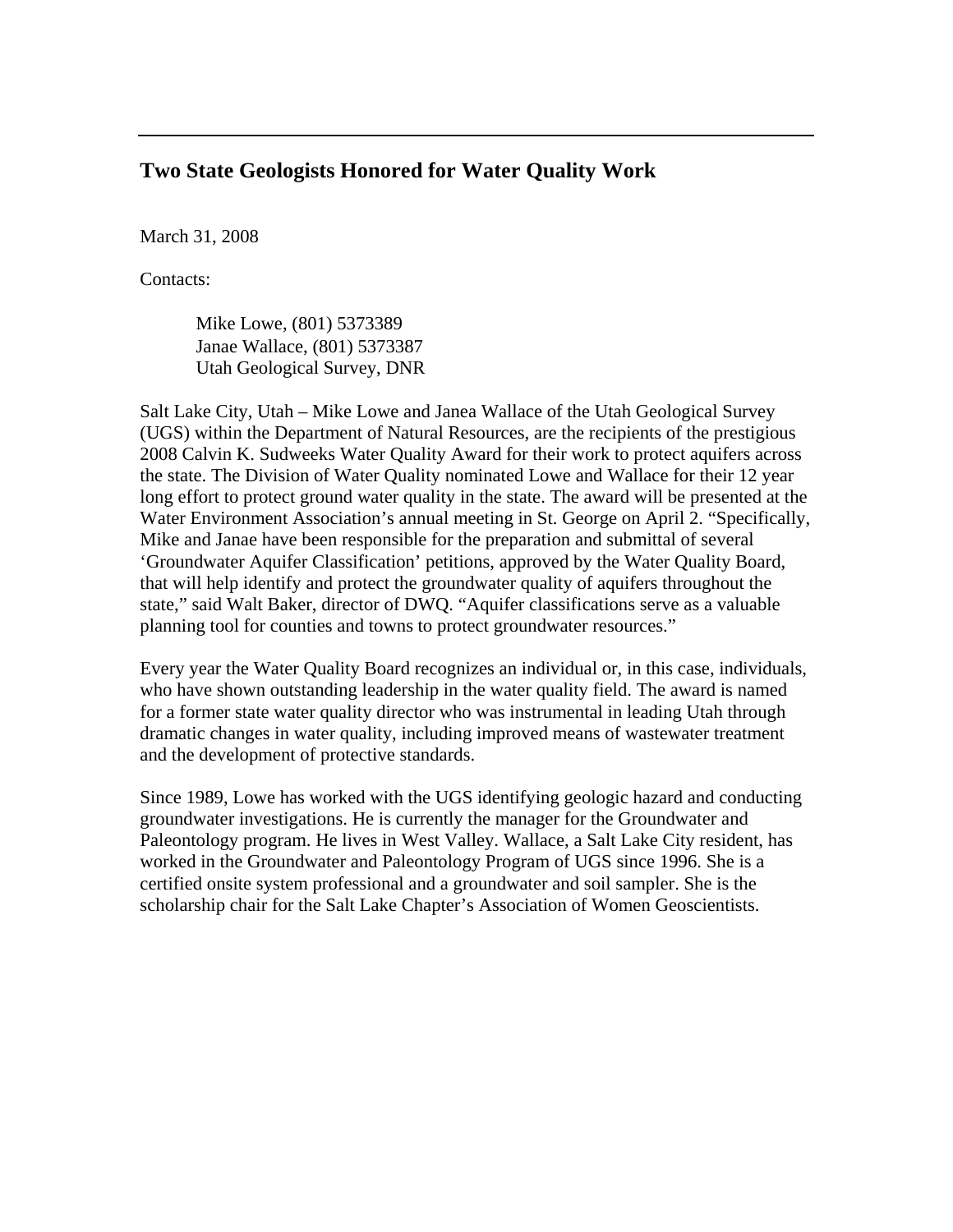#### **Utah Students Invited to Enter 2009 National Radon Poster Contest**

September 24, 2008

Contacts:

Christine Keyser (801) 5360091 Radon Information Specialist Donna Kemp Spangler, (801) 5364484 Public Information Officer, DEQ

Students, Parents, and Teachers Can Win Washington, D.C. Trip

(Salt Lake City, Utah) – Utah students have an opportunity to be creative when it comes to spotlighting the dangers of indoor radon, an invisible and odorless radioactive gas, by entering a poster in a national contest that could win them a trip to Washington, D.C. The National Safety Council, in partnership with the U.S. Environmental Protection Agency, is once again sponsoring a Radon Poster Contest for children ages 9-14 enrolled in a public, private, territorial, tribal, Department of Defense or home school. Members of a sponsoring club, such as a scouting organization, 4H, or art, computer, and science clubs are eligible. There is no entry fee, and only one entry per student is allowed. The entry deadline is October 15, 2008**.** 

Poster topics must include one of the following themes:

What is radon? Where does radon come from? How does radon get inside our homes? Radon can cause lung cancer! Test your home for radon!

Statewide winners and runners-up will be entered in the national contest. The winning posters will be unveiled at an awards ceremony in Washington, D.C. during National Radon Awareness Month, January 2009, and will be reproduced and distributed nationally. Last year, Aly Wells (age 14) from Farmington Junior High received the state's first place award. The national winner, a parent, and teacher (or sponsoring organization's representative) will receive an all expense paid trip to D.C. to participate in the ceremony.

In addition, Utah contest participants may be eligible for a cash award. The state's first place winner will receive \$300, with \$500 awarded to his or her school or organization. Second and third place winners will be awarded \$100 each. "Radon is the second leading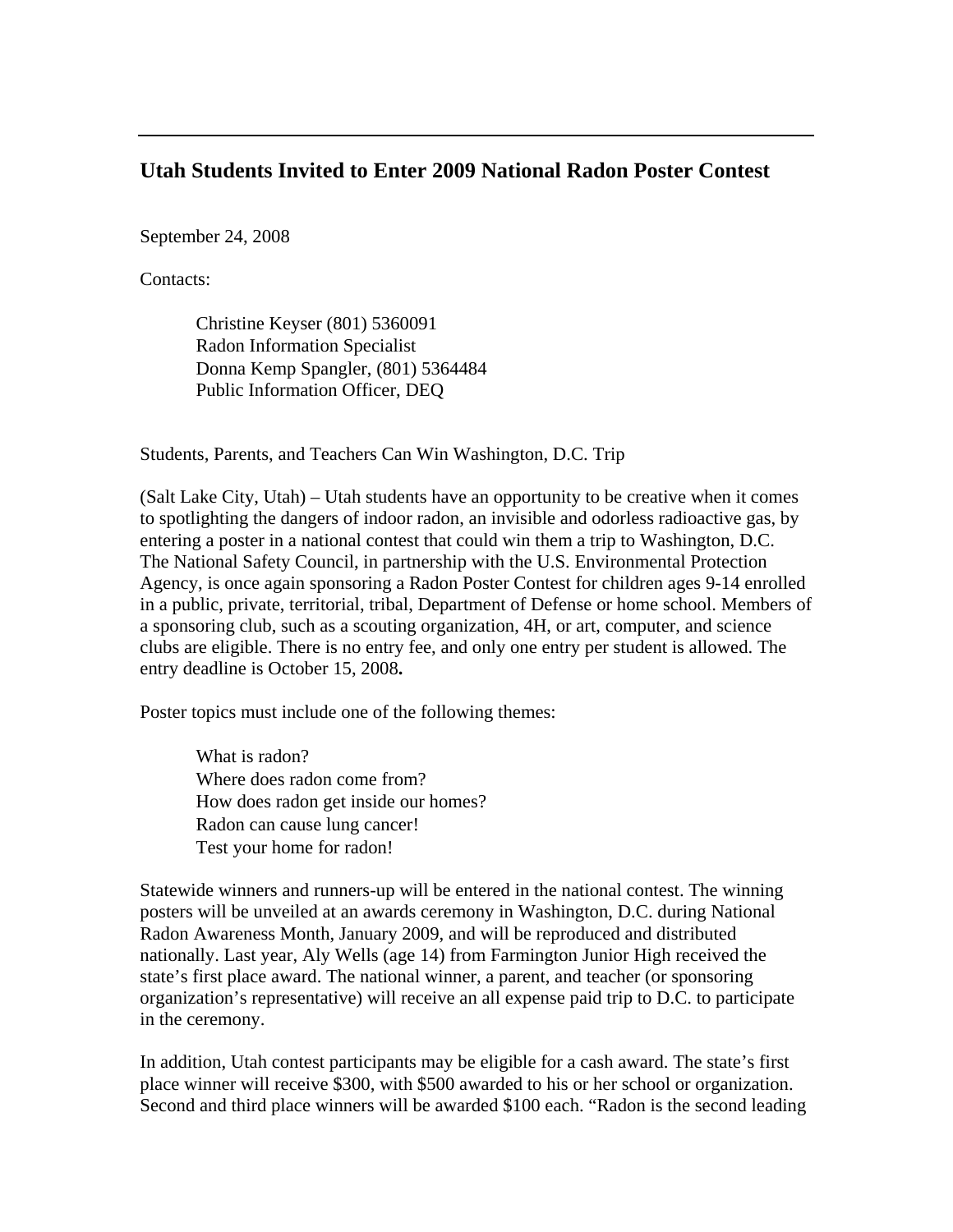cause of lung cancer, second only to smoking," said John Hultquist, Radon Program manager with the Division of Radiation Control. "Testing the air you breathe in homes and schools is the best method to determine your risk from radon."

To find out how to enter the Poster Contest, visit, www.nsc.org/issues/radon. For more information about radon, see www.radon.utah.gov or www.epa.gov/radon.

# **Utah Supports Regional Cap-and-Trade Plan to Reduce Greenhouse Gases**

September 23, 2008

Contacts:

Dianne Nielson, (801) 580-0471 Energy Adviser to Governor Huntsman Rick Sprott, (801) 556-0435 Executive Director, DEQ

Salt Lake City, Utah – The State of Utah joins other Western states and Canadian provinces in unveiling a plan today for a market-based cap-and-trade program as a major tool to meet a regional goal of reducing greenhouse gas emissions.

"Today's plan is just the beginning of extensive discussions that will continue with our Legislature and stakeholders to ensure the design works for Utah. We will also continue to review economic analyses to ensure the recommendations provide cost-effective results," Dianne Nielson, energy adviser for Governor Huntsman, said. "The Western Climate Initiative gives Utah a critical seat at the table to communicate our need for all energy resources and maintaining our state's coal powered viability in a changing regional market."

The Western Climate Initiative (WCI), which includes Utah, has developed a multiphased strategy that caps emissions from major sources that emit greenhouse gases while providing flexibility and economic benefits intended to spur continuous innovation of clean technologies.

"This market-based approach can help achieve the reductions that are needed to meet Utah's goal of reducing our emissions to 2005 levels by 2020," said Rick Sprott, executive director of the Utah Department of Environmental Quality. "Utah can provide leadership in the West and nationally in meeting these goals and increasing our energy efficiency."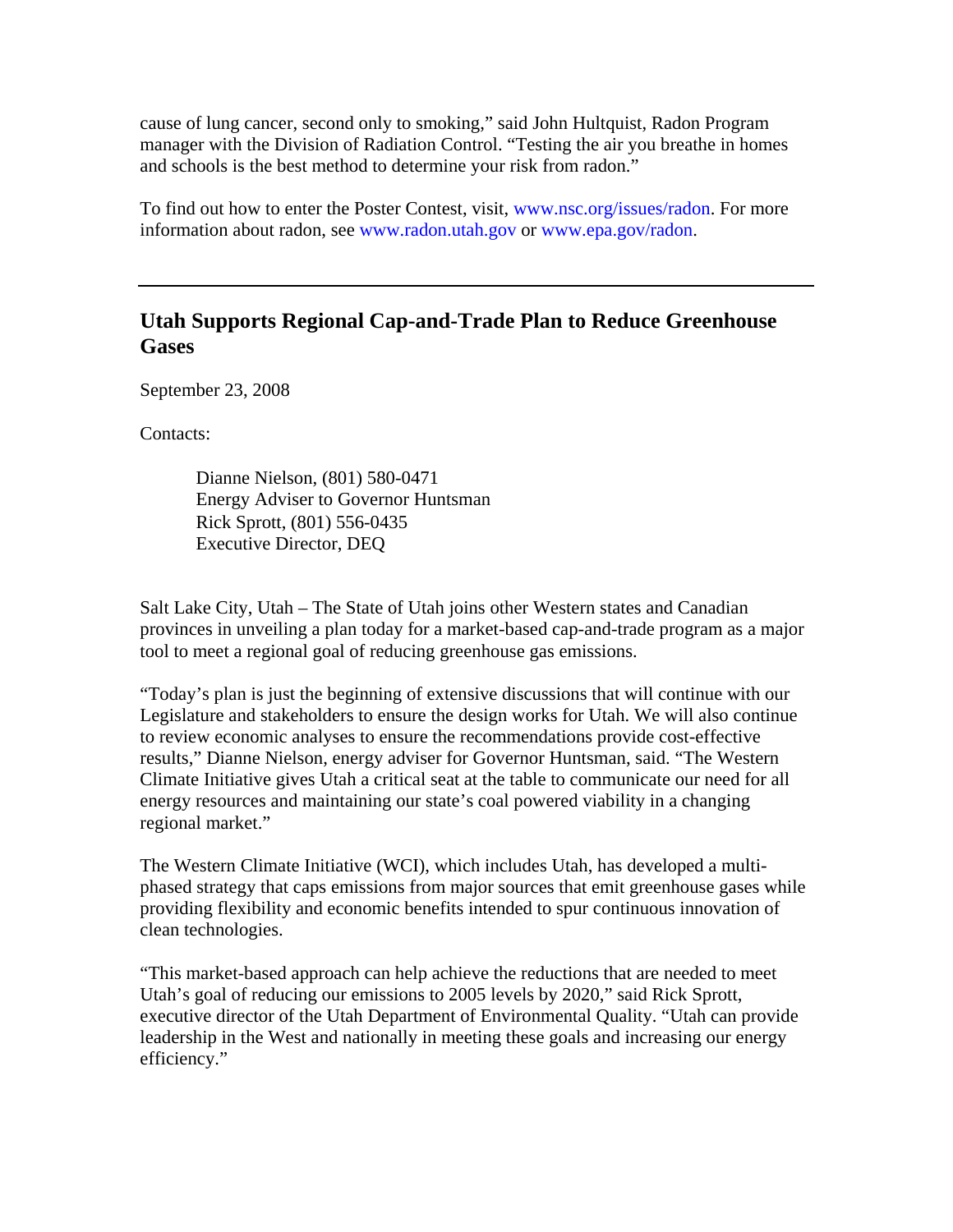Utah joined WCI in 2007, shortly after it was launched by the Governors of Arizona, California, New Mexico, Oregon and Washington to address climate change. The initiative expanded to include the state of Montana and the Canadian provinces of British Columbia, Manitoba, Ontario and Quebec. Thirteen other US States, Canadian provinces, and Mexican States are official Observers in the WCI. For more information, visit http://www.climatechange.utah.gov/

### **Utahns Given Opportunity to Comment on Nevada Power Plant**

February 15, 2008

Contacts:

Cheryl Heying, (801) 5364015 Director of Air Quality, DEQ Donna Kemp Spangler, (801) 5364484 Public Information Officer, DEQ

Salt Lake City, Utah – Utahns will have their chance to comment on a proposed coal fired power plant just across the border in Nevada. The Utah Department of Environmental Quality (DEQ) has announced it will host a public meeting in St. George on Feb. 27 to gather comments on the Toquop Energy Project, a \$1.3 billion, 750 megawatt power plant proposed near Mesquite. The comments will be forwarded to Nevada's Division of Environmental Protection, which is reviewing the application for an operating permit.

The meeting will run from 6 p.m. to 8 p.m. at Dixie State College's Dunford Auditorium, located in the Browning Building at 225 South 700 East.

"Although the state does not have jurisdiction over the plant, we want to give Utahns an opportunity to comment on a neighboring project that could impact us," said Cheryl Heying, director of the Division of Air Quality.

Rick Sprott, executive director of DEQ, will make introductory remarks. The meeting will be recorded and all comments submitted to the state of Nevada, which has extended its public comment period until March 7.

Comments also may be directed by mail to Rod A. Moore, Nevada Division of Environmental Protection, Bureau of Air Pollution Control, 901 South Steward St., Suite 4001, Carson City, Nev., 89701 or by fax (775) 6876396.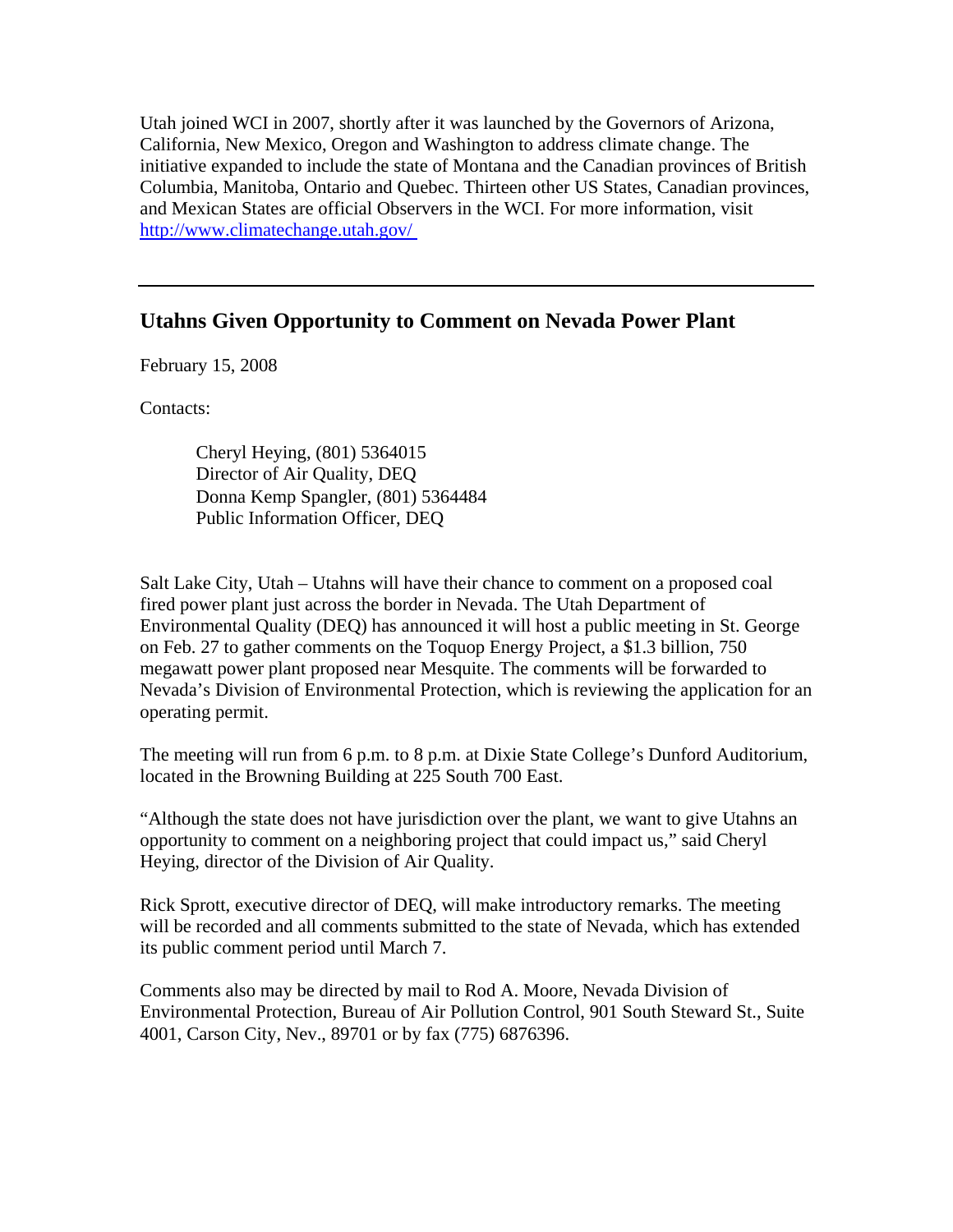#### **States, Provinces Taking Action to Curb Climate Change**

Western Climate Initiative Releases Draft Recommendations for Program to Reduce Greenhouse Gas Emissions

Friday, May 16, 2008

#### Contact:

Dianne Nielson, Energy Advisor 8015388802 (office); 8015800471

Today, Western Climate Initiative (WCI) Partners released their consolidated draft recommendations for the design of a joint system to reduce climate changing greenhouse gases, and meet their regional goal to roll back those emissions 15 percent below 2005 levels by 2020.

The Partners' draft recommendations call for a regional cap and trade program, in addition to the regulations, incentive programs, fee and tax programs, and voluntary programs currently under way or planned in the region. Under a cap and trade program, a cap is set to ratchet down greenhouse gases (GHG). Emitters then cut their pollution to meet the cap. To ensure maximum emission reductions at least cost, emitters that can't feasibly or cost effectively reduce their pollution may purchase credits from emitters that have reduced pollution beyond the required amount, as long as the cap is not exceeded. WCI Partners are focusing on developing a regional program that builds on the strength of consistent local approaches, while understanding that each partner must have flexibility to implement the program in a way that addresses their jurisdiction's unique characteristics. Partners also want the program to promote clean and renewable energy in the region, stimulate economic investment and new jobs, and reward innovations. The draft recommendations encompass the work done to date by five WCI subcommittees. The consolidated document released today includes some revised recommendations including:

Further defining what emitters should be included in the cap and trade program. Further defining how offsets reductions taken by entities outside the cap and trade program should be recognized by the program.

Significant work remains for the WCI, including identifying the point of regulation for electricity producers and specifying how emission allowances will be distributed. The draft of the consolidated recommendations is available for review at www.westernclimateinitiative.org. Comments can be submitted via the website through June 6, 2008.